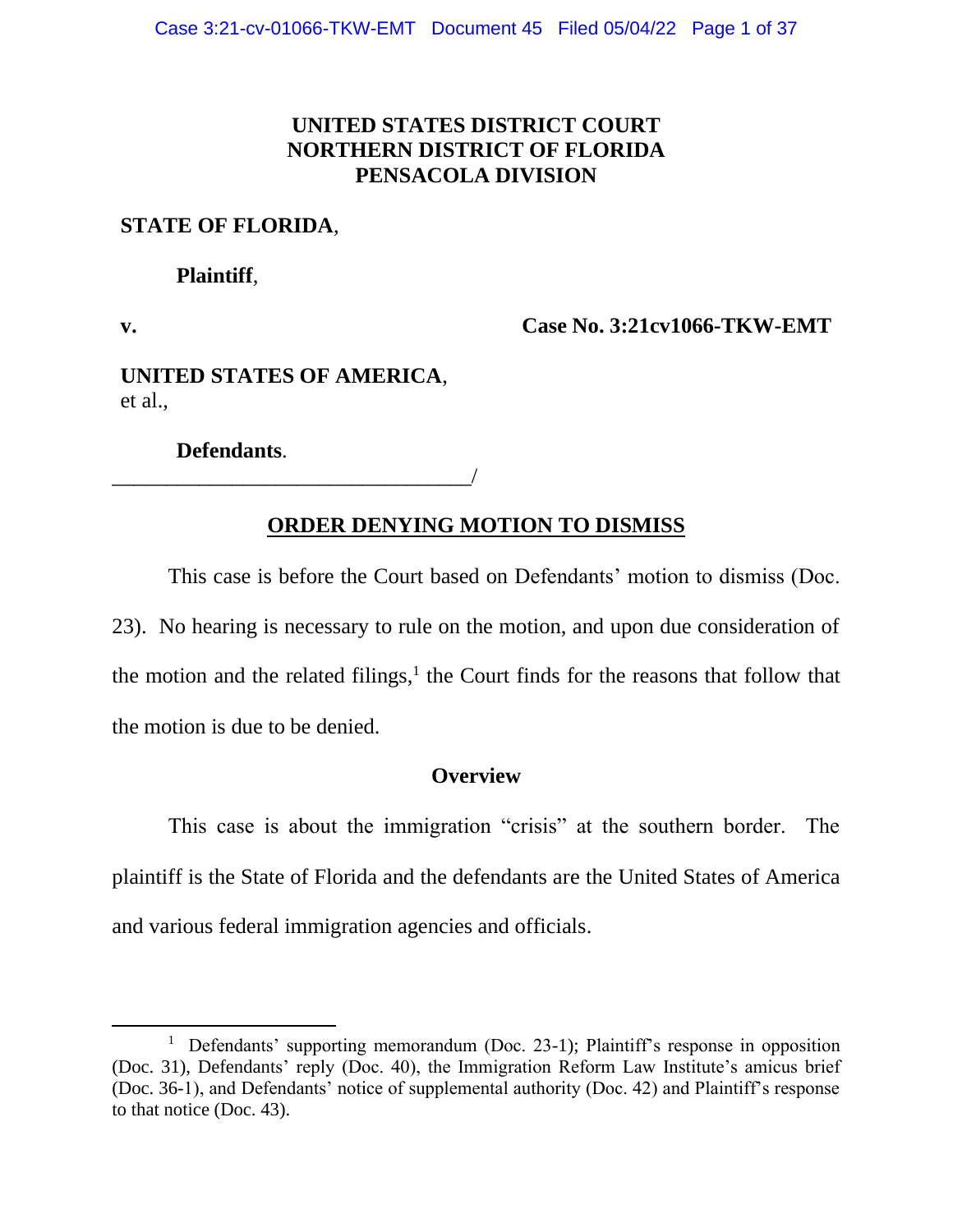Florida alleges in the amended complaint (Doc. 16) that Defendants have adopted and are implementing policies that contravene explicit mandates and restrictions in the immigration statutes and that the policies have effectively turned the southern border into little more than a speedbump for the hundreds of thousands of aliens<sup>2</sup> who have flooded across the border into the country since January 2021 and the thousands more who are arriving at the border daily. Florida challenges the policies under the Administrative Procedure Act (APA) and the Constitution and seeks declaratory and injunctive relief.

Defendants dispute the existence of one of the challenged policies and argue that the amended complaint should be dismissed because Florida lacks legal standing to challenge the policies, because the policies are beyond judicial review, and because the amended complaint fails to assert any plausible claims upon which relief can be granted. Each of these arguments is addressed (and rejected) in detail below.

Suffice it to say the Court is wholly unpersuaded by Defendants' position that they have unfettered discretion to determine how (or if) to comply with the immigration statutes and that there is nothing that Florida or this Court can do about their policies even if they contravene the immigration statutes. This position is as

<sup>2</sup> The Court is aware that some consider the term "alien" to be offensive and "dehumanizing" and that Defendants prefer the term "noncitizen." However, the Court will use the term "alien" in this Order because that is the term used throughout the immigration statutes and the term "noncitizen" is underinclusive because the statutory definition of "alien" includes both noncitizens and persons who are "not a ... national of the United States." 8 U.S.C.  $$1101(a)(3)$  (emphasis added).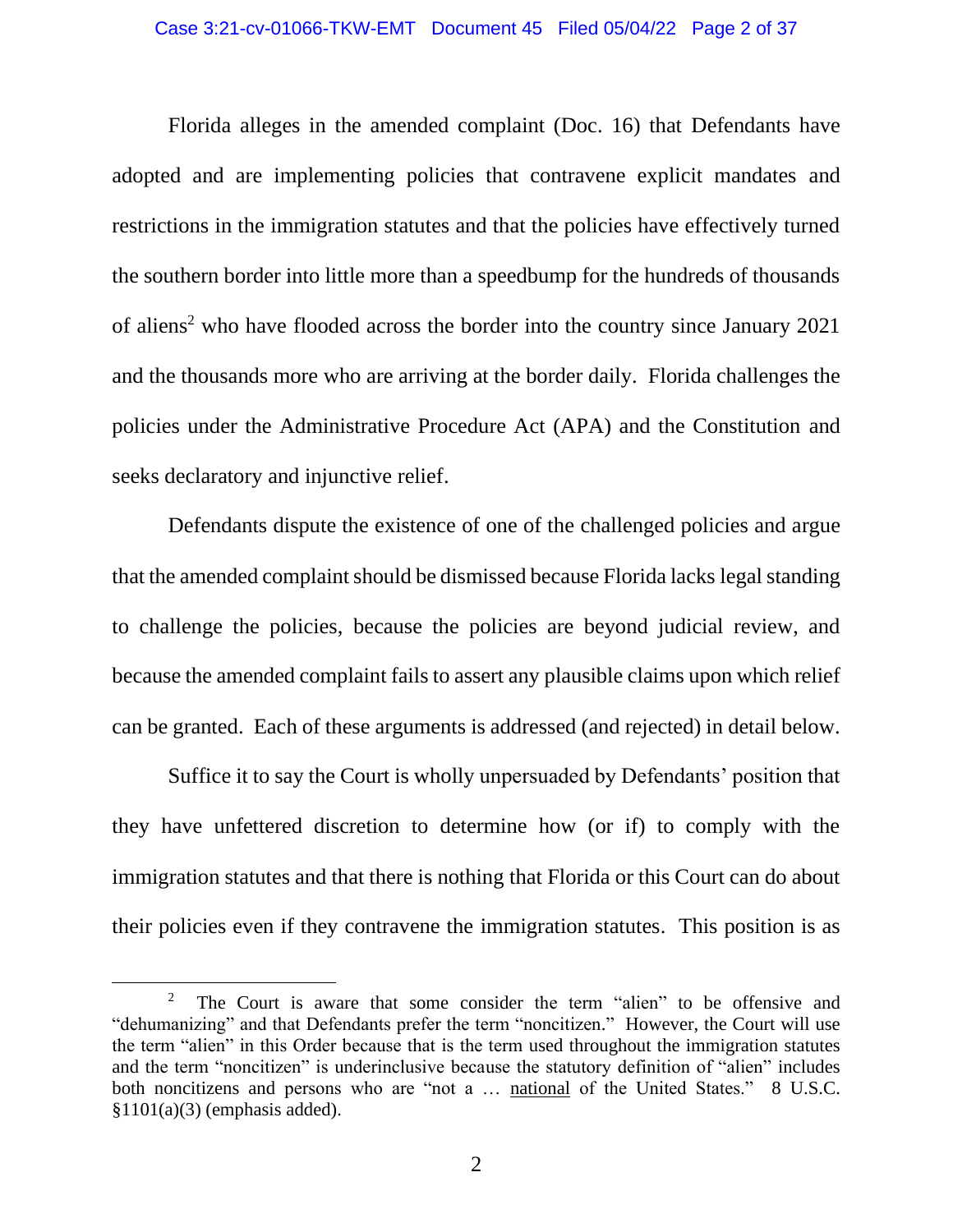#### Case 3:21-cv-01066-TKW-EMT Document 45 Filed 05/04/22 Page 3 of 37

remarkable as it is wrong because it is well established that no one, not even the President, is above the law and the Court unquestionably has the authority to say what the law is and to invalidate action of the executive branch that contravenes the law and/or the Constitution. Thus, if Florida's allegations that Defendants are essentially flaunting the immigration laws are proven to be true, the Court most certainly can (and will) do something about it.

#### **Relevant Statutory Framework**

"Policies pertaining to the entry of aliens and their right to remain here are … entrusted exclusively to Congress …." *Galvan v. Press*, 347 U.S. 522, 531 (1954). Congress has enacted a comprehensive statutory scheme for the admission and exclusion of aliens—the Immigration and Nationality Act (INA), which is codified as amended in 8 U.S.C. §1101, et. seq. Executive branch immigration officials are granted "broad discretion" under the INA, *see Arizona v. United States*, 567 U.S. 387, 395-96 (2012); *Reno v. Am.-Arab Anti-Discrimination Comm.*, 525 U.S. 471, 484 (1995), but their discretion is not boundless.

Under the INA, an alien who arrives in the United States is considered an applicant for admission, irrespective of whether the alien arrives at a designated point of entry or illegally crosses the border at another location. *See* 8 U.S.C.  $§1225(a)(1)$ . If immigration officials determine that the alien is inadmissible

3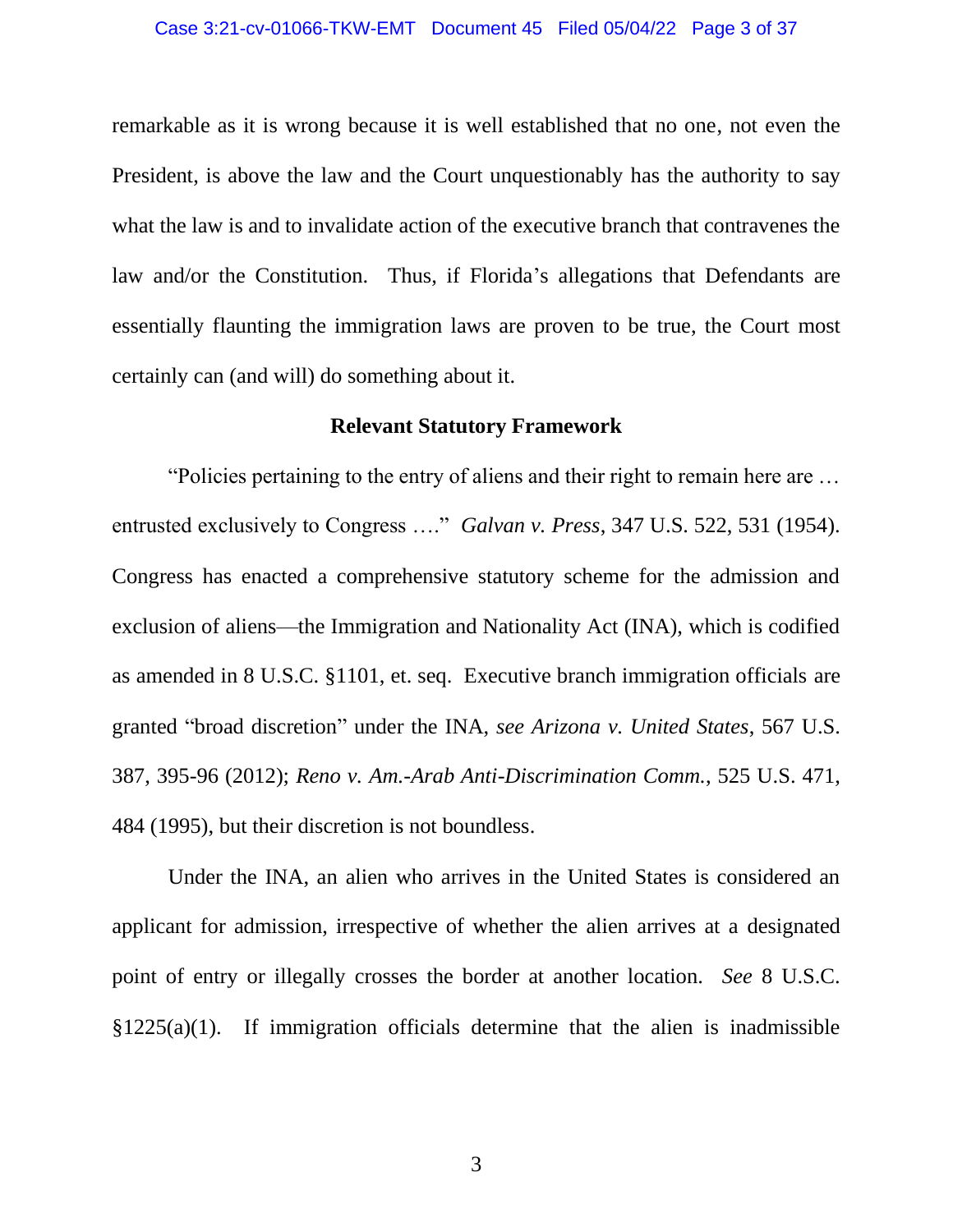because of certain misrepresentations<sup>3</sup> or lack of proper documentation,<sup>4</sup> the alien is to be removed "without further hearing or review" unless the alien indicates an intention to apply for asylum or a fear of persecution. *See* 8 U.S.C. §1225(b)(1)(A). For all other aliens, unless immigration officials determine that the alien is clearly and beyond a doubt entitled to be admitted, "the alien shall be detained for a [removal] proceeding." 8 U.S.C. §1225(b)(2)(A) (emphasis added). Alternatively, for aliens arriving by land from a contiguous territory (e.g., Mexico), "the Attorney General may return the alien to that territory pending a [removal] proceeding" in lieu of detention. 8 U.S.C. §1225(b)(2)(C).

"Read most naturally,  $\S_{\frac{1}{2}25(b)(1)}$  and  $(b)(2)$  ... mandate detention of applicants for admission until certain proceedings have concluded. Section 1225(b)(1) aliens are detained 'for further consideration of the application for asylum,' and section 1225(b)(2) aliens are in turn detained for 'removal proceedings.'" *Jennings v. Rodriguez*, 138 S. Ct. 830, 842 (2018) (cleaned up). These statutes "mandate detention of aliens throughout the completion of applicable proceedings and not just until the moment those proceedings begin." *Id.* at 845.

Removal proceedings are initiated by a "notice to appear," which gives the alien notice of (among other things) the charges against him or her, the place at

 $3 \text{ } 8 \text{ U.S.C. } $1182(a)(6)(C)$ .

 $48$  U.S.C.  $$1182(a)(7)$ .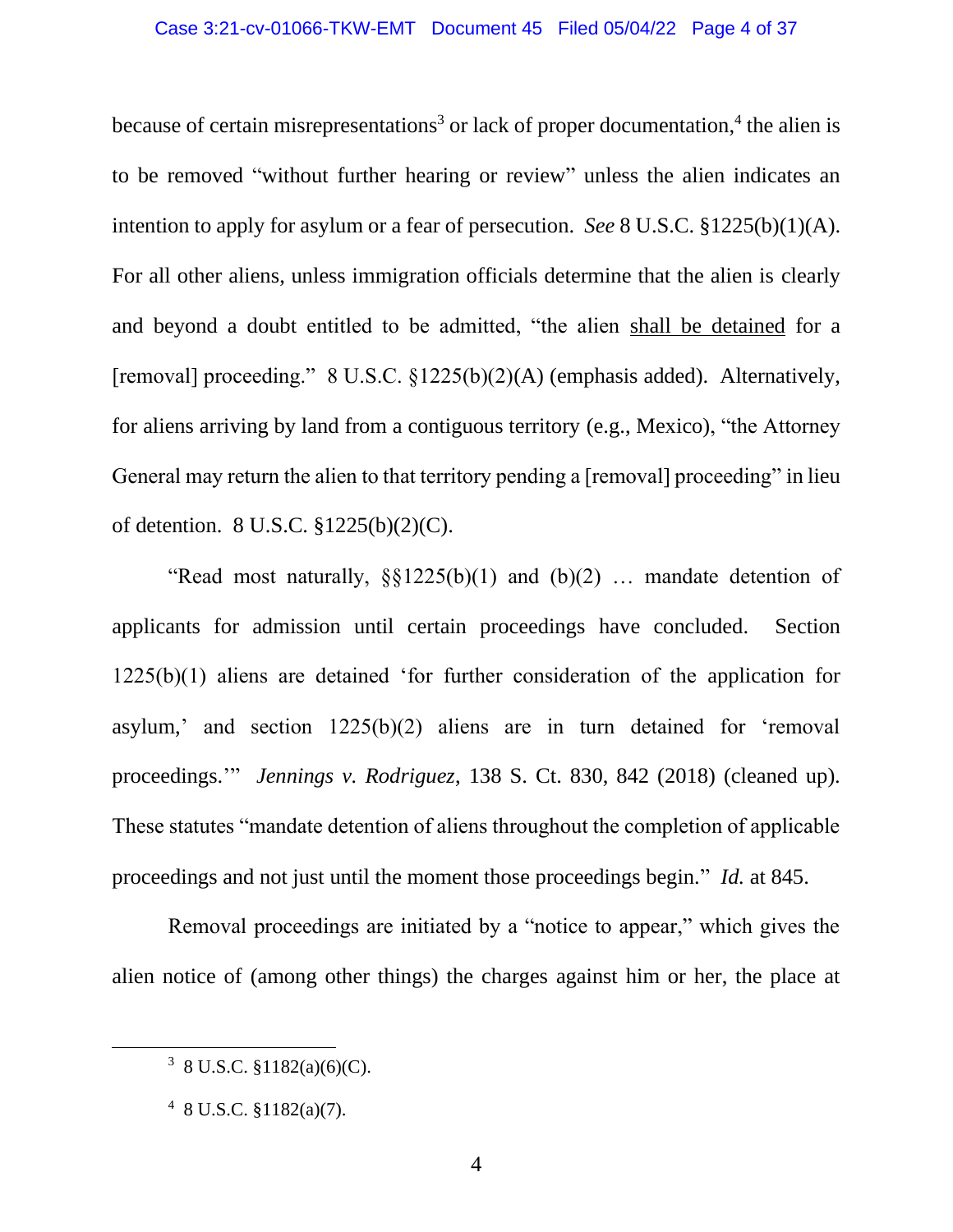which the removal proceeding will be held, and the consequences of failing to appear at the proceeding. *See* 8 U.S.C. §1229(a). Thus, until a notice to appear has been issued, a removal case has not been initiated against the alien. The removal proceeding is a trial-like proceeding conducted by an administrative law judge, and in cases where the alien is an applicant for admission, the alien has the burden to prove that he or she is "clearly and beyond doubt entitled to be admitted and is not inadmissible under section 1182." *See* 8 U.S.C. §1229a(c)(2)(A). If an alien fails to appear at the removal proceeding after having been received a notice to appear, the alien "shall be ordered removed in absentia."  $8 \text{ U.S.C. } §1229a(b)(5)(A)$ .

The Attorney General has the authority (with certain exceptions not applicable here) to "parole … temporarily" any alien applying for admission to the United States. *See* 8 U.S.C. §1182(d)(5)(A). This parole may only be granted "on a caseby-case basis for urgent humanitarian reasons or significant public benefit,"<sup>5</sup> and the

<sup>&</sup>lt;sup>5</sup> This restriction was added in 1996 to "limit the scope of the parole power and prevent the executive branch from using it as a programmatic policy tool." *Texas v. Biden*, 20 F.4th 928, 947 (5th Cir. 2021); *see also* Doc. 36-1, at 8 n.4 (discussing the legislative history of the 1996 amendments to §1182). The parole authority is further limited by regulations adopted by the Department of Homeland Security (DHS). For example, parole for aliens subject to expedited removal under §1225(b)(1) or in detention pending an asylum is only allowed when "required to meet a medical emergency or is necessary for a legitimate law enforcement objective." 8 C.F.R. §235(b)(2)(iii), (b)(4)(ii). However, DHS recently published amendments to that regulation, which, effective May 31, 2022, will broaden the parole authority for aliens subject to expedited removal or in detention pending an asylum determination by cross-referencing the regulation that governs parole of aliens detained under §1225(b)(2). *See* 87 Fed. Reg. 18078, 18220 (Mar. 29, 2022). That regulation identifies classes of aliens for whom parole would "generally be justified only on a case-by-case basis for 'urgent humanitarian reasons' or 'significant public benefit,'" including aliens who have serious medical conditions, are pregnant, will be witnesses in judicial proceedings, or "whose detention is not in the public interest." 8 C.F.R. §212.5(b).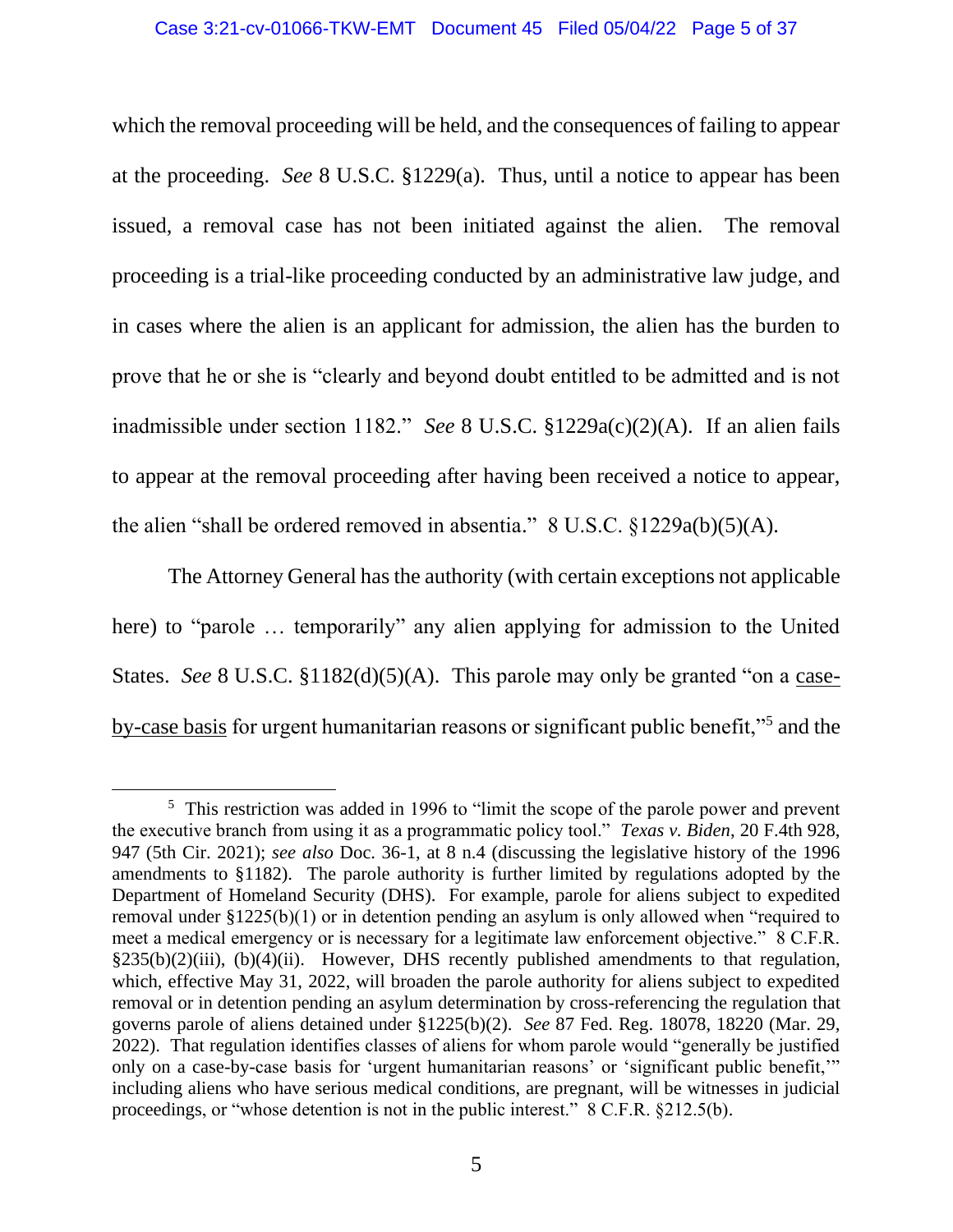#### Case 3:21-cv-01066-TKW-EMT Document 45 Filed 05/04/22 Page 6 of 37

alien shall be returned to the custody from which he or she was paroled when the Attorney General determines that "the purposes of such parole shall … have been served." *Id.* (emphasis added). Thereafter, "[the alien's] case shall continue to be dealt with in the same manner as that of any other applicant for admission to the United States." *Id.*

The policies challenged in this case primarily implicate the detention requirement in  $$1225(b)(2)(A)$  and the parole authority in  $$1182(d)(5)(A)$ . The policies also implicate §1225(b)(2)(C) insofar as Defendants' failure to utilize the alternative to detention provided by that statute contributed to the problem that the challenged polices seek to alleviate, but the legality of Defendants' decision to terminate the so-called "remain in Mexico policy"<sup>6</sup> under that statute is not at issue in this case and is currently under review by the Supreme Court in *Biden v. Texas*, No. 21-954. The challenged polices may also implicate §1225(b)(1)(B)(ii) and  $(b)(1)(B)(iii)(IV)$  to the extent that the policies are being used to parole aliens who are seeking asylum based on a credible fear of persecution, and §1225(b)(1) more generally if they are being used to parole inadmissible aliens who are not seeking asylum and who should be summarily removed.

<sup>6</sup> The formal name for the policy is Migrant Protection Protocols (MPP). *See* 84 Fed. Reg. 6811 (Feb. 28, 2019).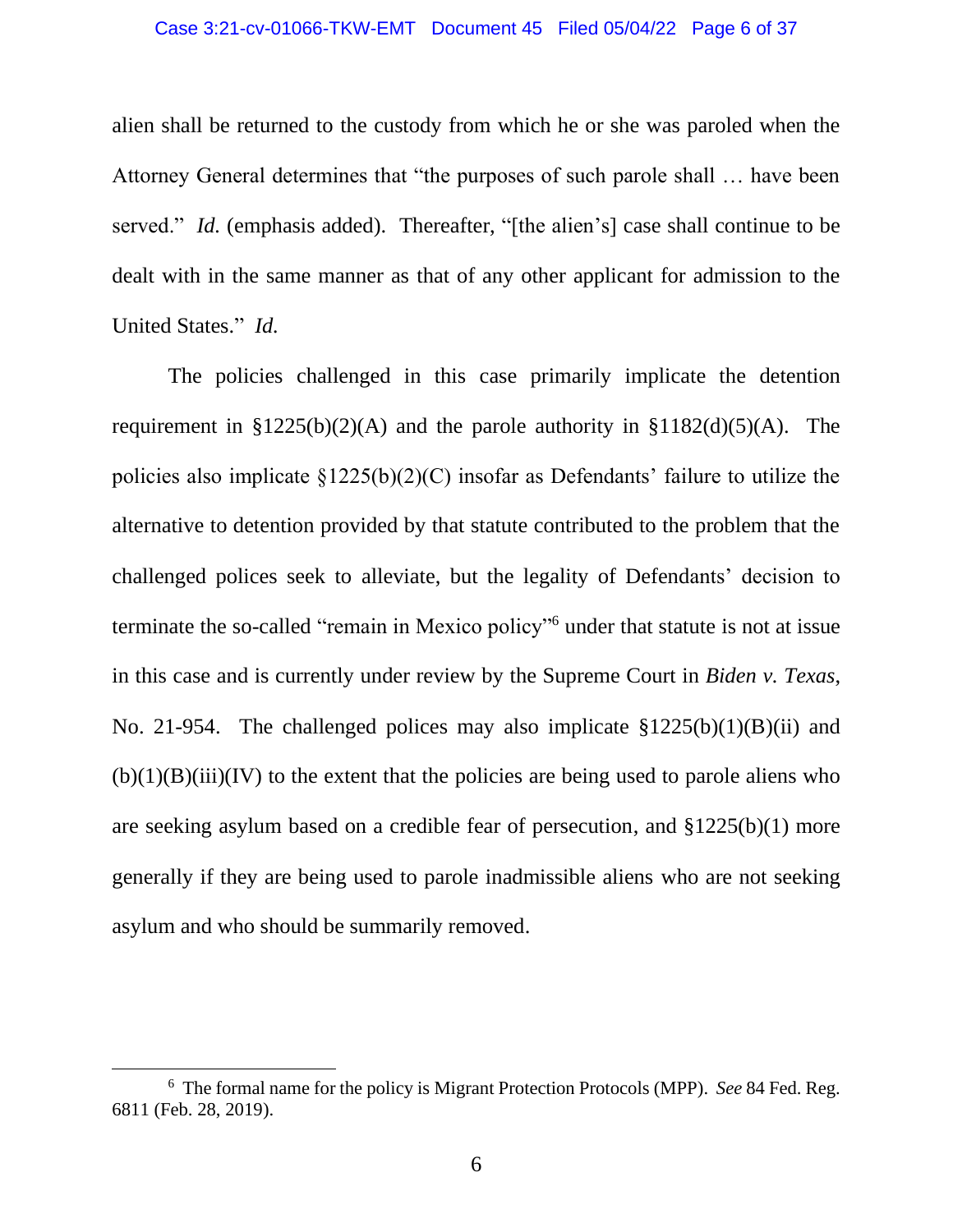## **Procedural Background**

Florida initiated this case in September 2021 by filing a complaint in this Court. The complaint challenged Defendants' notice to report (NTR) policy pursuant to which aliens arriving at the southern border were simply being released into the county with orders to report to the Immigration and Customs Enforcement (ICE) agency for issuance of a notice to appear. The NTR policy—which Florida described as "immigration enforcement by the honor system"—was used because it was a "significantly faster mechanism for processing noncitizens" as compared to the "much more time consuming" process of issuing a notice to appear. The NTR policy was replaced in November 2021 with a new policy—Parole Plus Alternative to Detention (parole  $+$  ATD).

The parole  $+$  ATD policy is set forth in a memorandum from the Chief of the United States Border Patrol (USBP) to all chief and deputy chief border patrol agents. The memorandum explained that the parole  $+$  ATD policy is "an alternate processing pathway" that border patrol agents may use for family units rather than issuing a notice to appear in order to "deal with situations in which capacity constraints or conditions in custody warrant the more expeditious processing."<sup>7</sup>

<sup>&</sup>lt;sup>7</sup> The memorandum specifically authorizes the use of parole  $+$  ATD pathway for family units in the Del Rio and Rio Grande Sectors, but also states that it USBP officials can authorize the use of parole + ATD in other sectors in which "capacity constraints or conditions in custody show that there is a urgent humanitarian need to release [family units] in a more expeditious fashion" because of the health risks of COVID-19.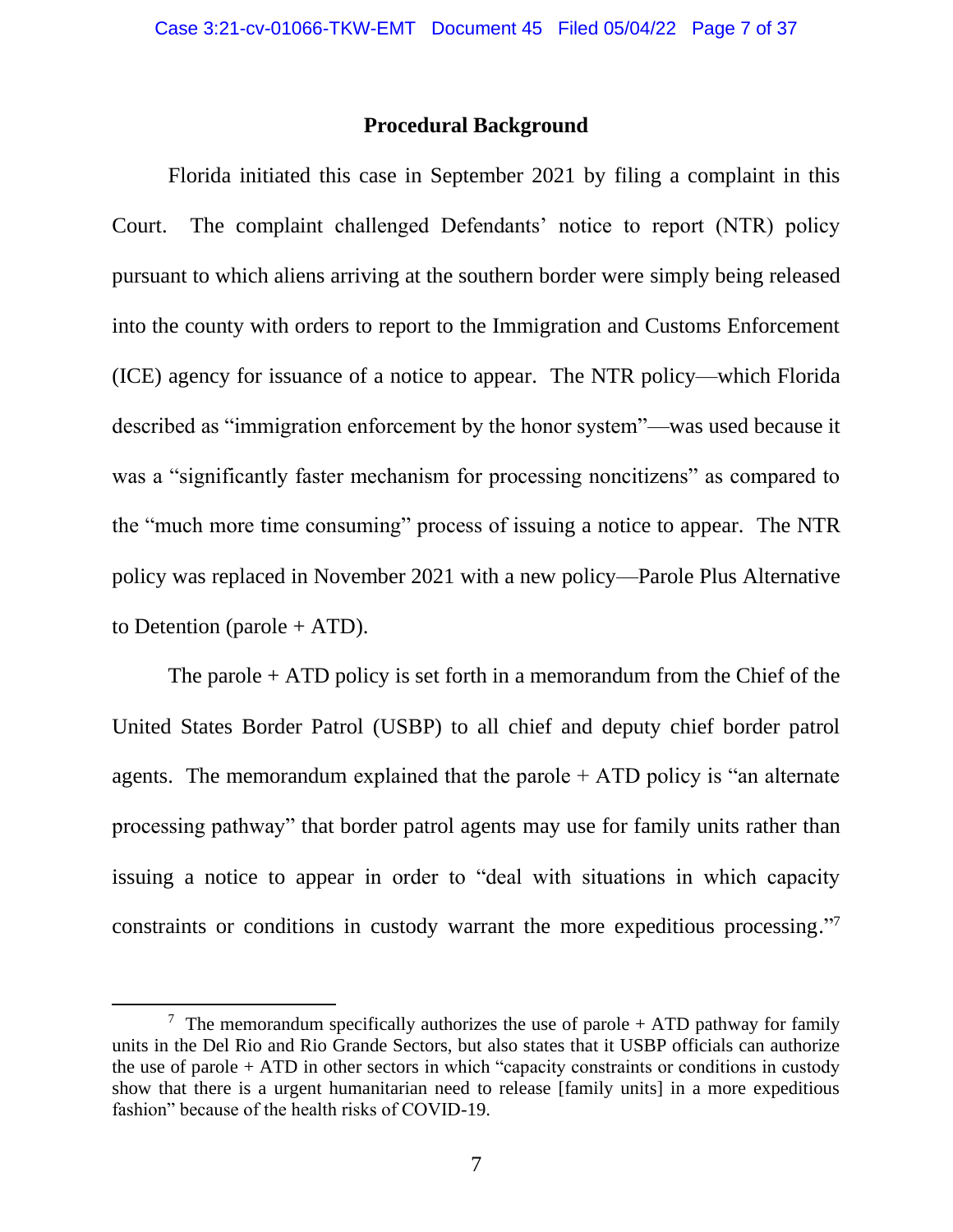Aliens released into the country under the parole + ATD policy are required to report to ICE within 15 days to be processed for a notice to appear, but the policy does not explain how that requirement will be enforced or what happens if the alien fails to report to ICE.

The memorandum asserts that "[u]se of Parole  $+$  ATD is consistent with 8 U.S.C. §1182(d)(5), which provides that certain noncitizens may be paroled temporarily 'only on a case-by-case basis for urgent humanitarian reasons or significant public benefit'—namely, the urgent humanitarian need to protect the workforce, migrants, and American public against the spread of COVID-19 that may be exacerbated by overcrowding in [Customs and Border Protection] facilities." The memorandum states that "when COVID-19 conditions eventually improve, it is expected that there will no longer be a need for this alternative pathway," but the parole + ATD policy is apparently still in use notwithstanding Defendants' contemporaneous efforts to terminate the "Title 42" restrictions on immigration.<sup>8</sup>

<sup>&</sup>lt;sup>8</sup> Under a series of orders entered between March 2020 and August 2021 pursuant to 42 U.S.C. §§265, 268 and 42 C.F.R. §71.40, the Center for Disease Control (CDC) restricted immigration based on public health concerns related to COVID-19. *See, e.g.*, 85 Fed. Reg. 16559 (Mar. 24, 2020); 86 Fed. Reg. 42828 (Aug. 5, 2021). Without these orders, even more aliens likely would have been released into the country (under the parole + ATD policy or otherwise) because, according to the amicus brief filed by the Immigration Reform Law Institute, more than half of the 1.2 million aliens encountered at the southern border between August 2021 and February 2022, were "expelled" under Title 42 whereas more than two-thirds of the remaining aliens (over 445,000) were released into the country. Despite the beneficial aspects of the Title 42 orders, CDC determined in consultation with DHS that, effective May 23, 2022, "suspending the right to introduce migrants into the United States is no longer necessary [because] current public health conditions and an increased availability of tools to fight COVID-19 (such as highly effective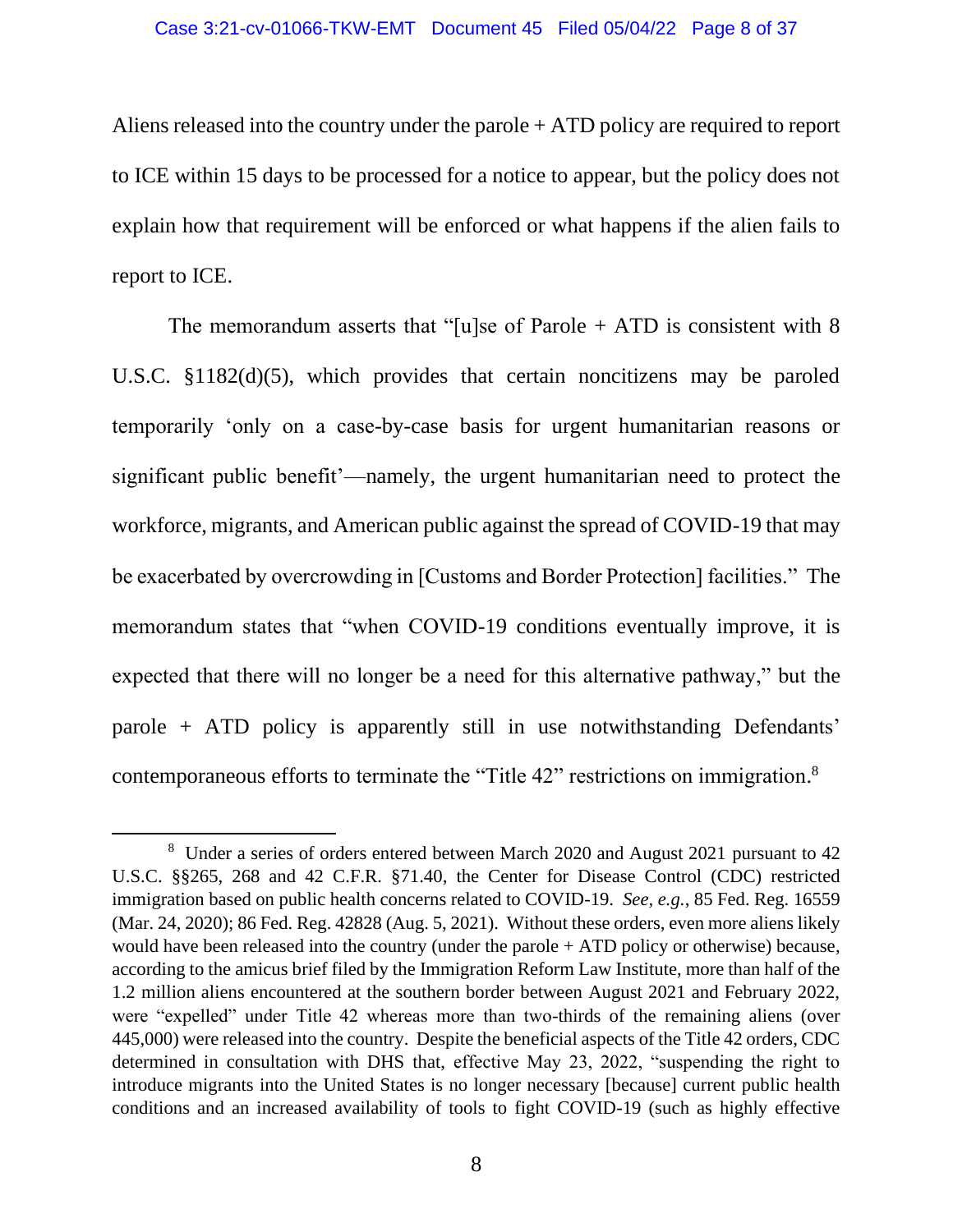In December 2021, Defendants filed a motion to dismiss the complaint arguing (among other things) that Florida's challenge to the NTR policy is moot because it was replaced by the parole + ATD policy. The Court denied the motion to dismiss as moot after Florida filed an amended complaint. *See* Doc. 17.

The amended complaint, filed in February 2022,<sup>9</sup> challenges the parole  $+$  ATD policy as well as what Florida characterized as Defendants' "non-detention policy" of "releasing aliens subject to mandatory detention … either based on an untenable assertion of enforcement discretion to ignore §1225 or an abuse of the parole authority under §1182." The amended complaint seeks declaratory and injunctive relief and asserts seven counts<sup>10</sup> under the APA and one "non-statutory cause of action" challenging Defendants' alleged "unlawful, ultra vires conduct" and violations of "the separation of powers doctrine and the Take Care Clause."

vaccines and therapeutics)." *See* 87 Fed. Reg. 19941 (Apr. 6, 2022). However, the termination order was temporarily enjoined in *Arizona v. Ctrs. for Disease Control & Prevention*, 2022 WL 1276141 (W.D. La. Apr. 27, 2022).

<sup>&</sup>lt;sup>9</sup> The delay between the filing of the motion to dismiss and the amended complaint was attributable to the holidays and motion practice related to Defendants' request to transfer this case to a different division (i.e., judge) of this Court. *See* Doc. 13 (denying motion to transfer venue).

 $10$  Count 1 alleges that the non-detention policy is not in accordance with law and exceeds statutory authority, and Count 2 alleges the same about the parole + ATD policy. Count 3 alleges that the non-detention policy is arbitrary and capricious, and Count 4 alleges the same about the parole + ATD policy. Count 5 alleges that the non-detention policy did not comply with the notice and comment procedures in the APA, and Count 6 alleges the same about the parole + ATD policy. Count 7 alleges that the non-detention policy "qualifies as agency action unlawfully withheld or unreasonably delayed."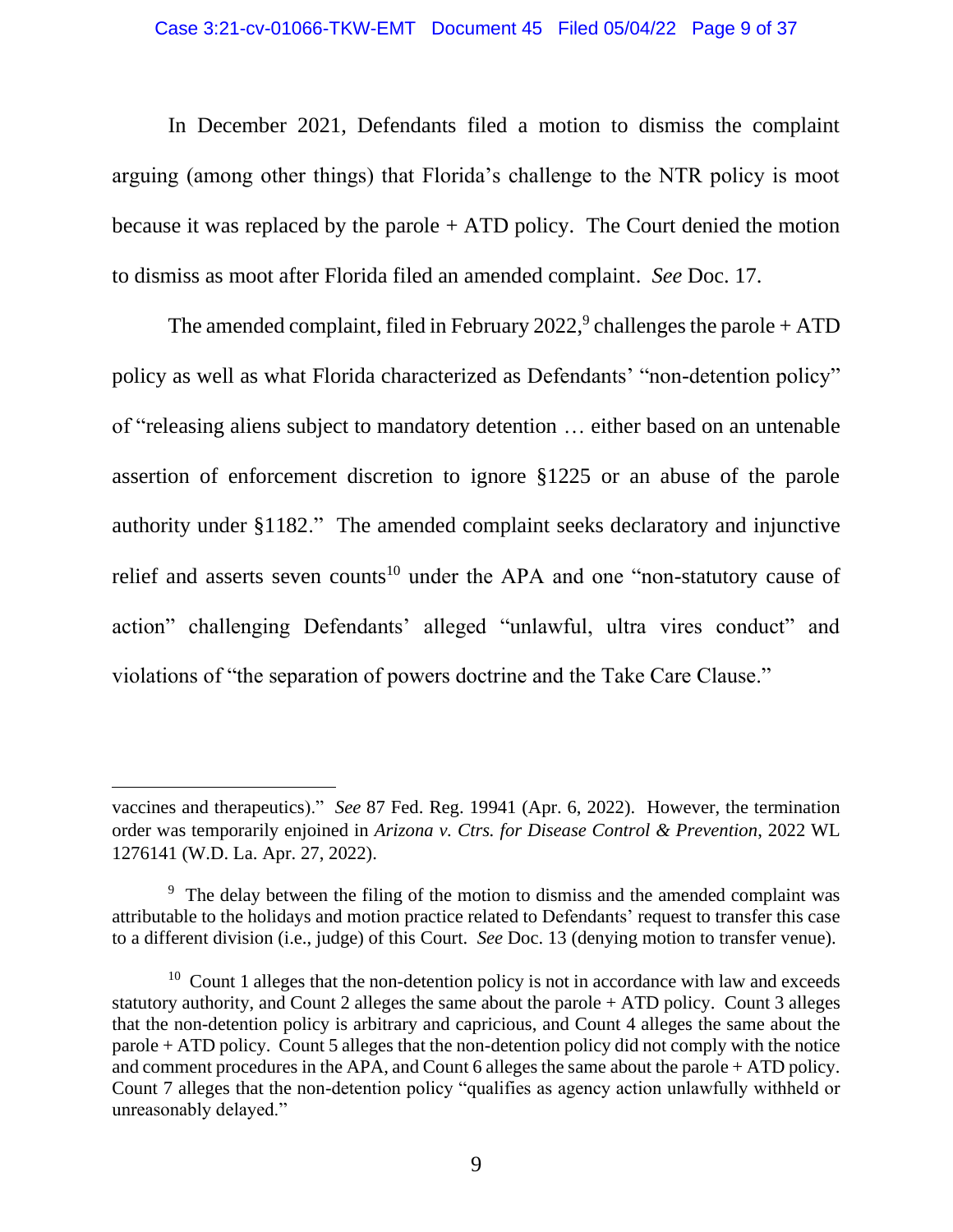Defendant responded to the amended complaint in March 2022 with a motion to dismiss. The motion argues that the amended complaint should be dismissed under Fed. R. Civ. P. 12(b)(1) for lack of subject-matter jurisdiction because Florida lacks standing and its claims are not justiciable. Additionally, the motion argues that amended complaint should be dismissed under Fed. R. Civ. P. 12(b)(6) because it fails to state a plausible claim upon which relief may be granted. Each argument will be addressed in turn, after summarizing the applicable standards of review.

## **Analysis**

Florida has the burden to establish that the Court has subject-matter jurisdiction over its claims. *See Sweet Pea Marine, Ltd. v. APJ Marine, Inc.*, 411 F.3d 1242, 1247 (11th Cir. 2005) ("The burden for establishing federal subject matter jurisdiction rests with the party bringing the claim."). Where, as here, the defendant raises a factual (rather than facial) challenge to the Court's subject-matter, the Court may consider "material extrinsic from the pleadings." *Stalley ex rel. United States v. Orlando Reg'l Healthcare Sys., Inc.*, 524 F.3d 1229, 1233 (11th Cir. 2008).

"To survive a motion to dismiss [under Rule 12(b)(6)], a complaint must contain sufficient factual matter, accepted as true, to 'state a claim to relief that is plausible on its face.'" *Ashcroft v. Iqbal*, 556 U.S. 662, 678 (2009) (quoting *Bell Atl. Corp. v. Twombly*, 550 U.S. 544, 570 (2007)). The "plausibility standard"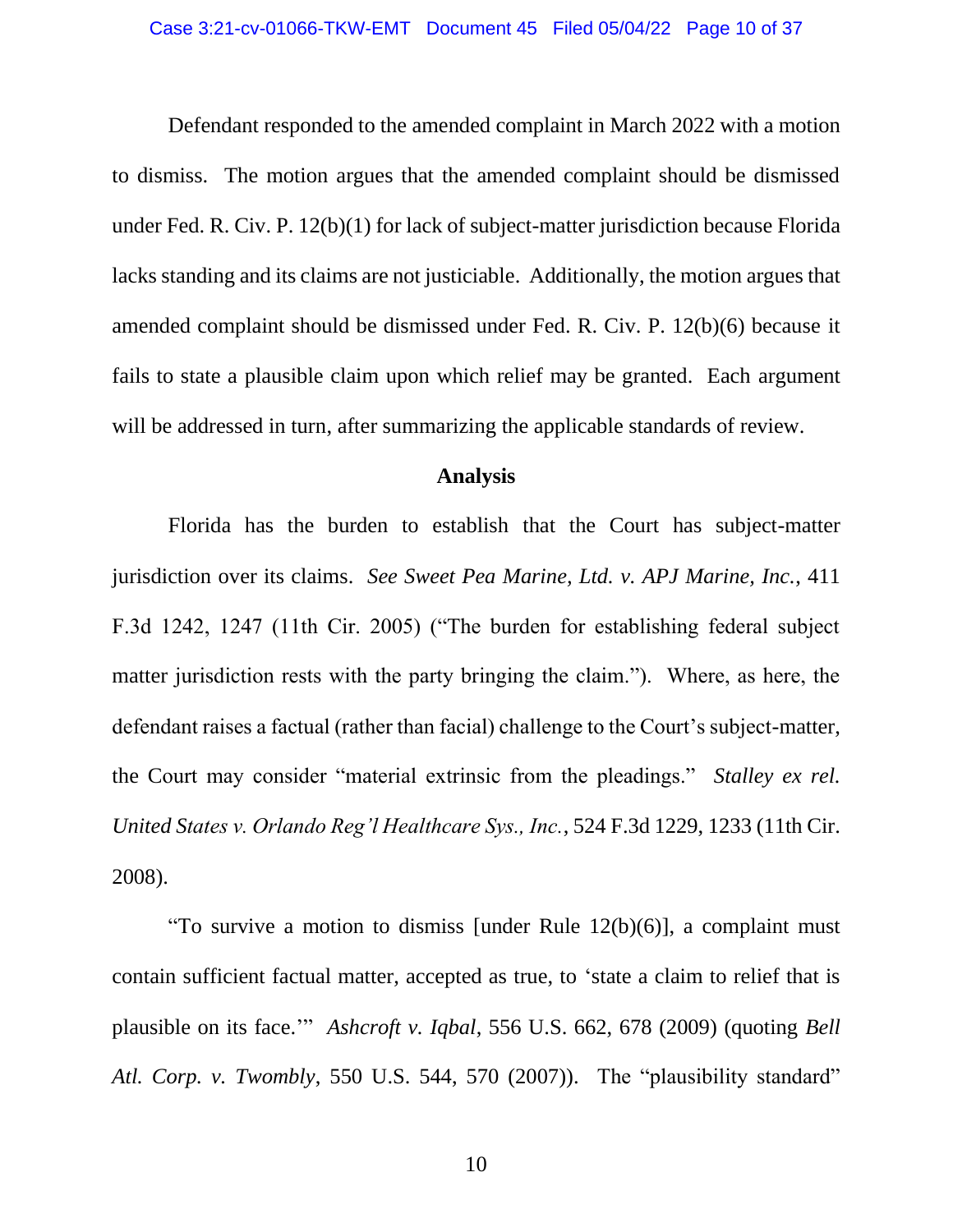requires a showing of "more than a sheer possibility" that the defendants are liable for the claim. *Id.* "Detailed factual allegations" are not required, but legal "labels and conclusions," unsupported by factual allegations, will not suffice. *Twombly*, 550 U.S. at 555.

At the motion to dismiss stage of the case, the Court is required to accept the operative complaint's well-pleaded factual allegations as true and construes them, along with the reasonable inferences they create, in the light most favorable to the plaintiff. *See Iqbal*, 556 U.S. at 679; *Cinotto v. Delta Air Lines Inc.*, 674 F.3d 1285, 1291 (11th Cir. 2012). Thus, "a well-pleaded complaint may proceed even if it strikes a savvy judge that actual proof of those facts is improbable, and that a recovery is very remote and unlikely." *Twombly*, 550 U.S. at 556 (internal quotation marks omitted).

### Standing

"Article III of the U.S. Constitution permits federal courts to adjudicate only 'cases or controversies,' not any political dispute that happens to arise between the state and federal executive branches." *Arizona v. Biden*, 2022 WL 1090176, at \*2 (6th Cir. Apr. 12, 2022). To establish Article III standing, the plaintiff must show that he has "(1) suffered an injury in fact, (2) that is fairly traceable to the challenged conduct of the defendant, and (3) that is likely to be redressed by a favorable judicial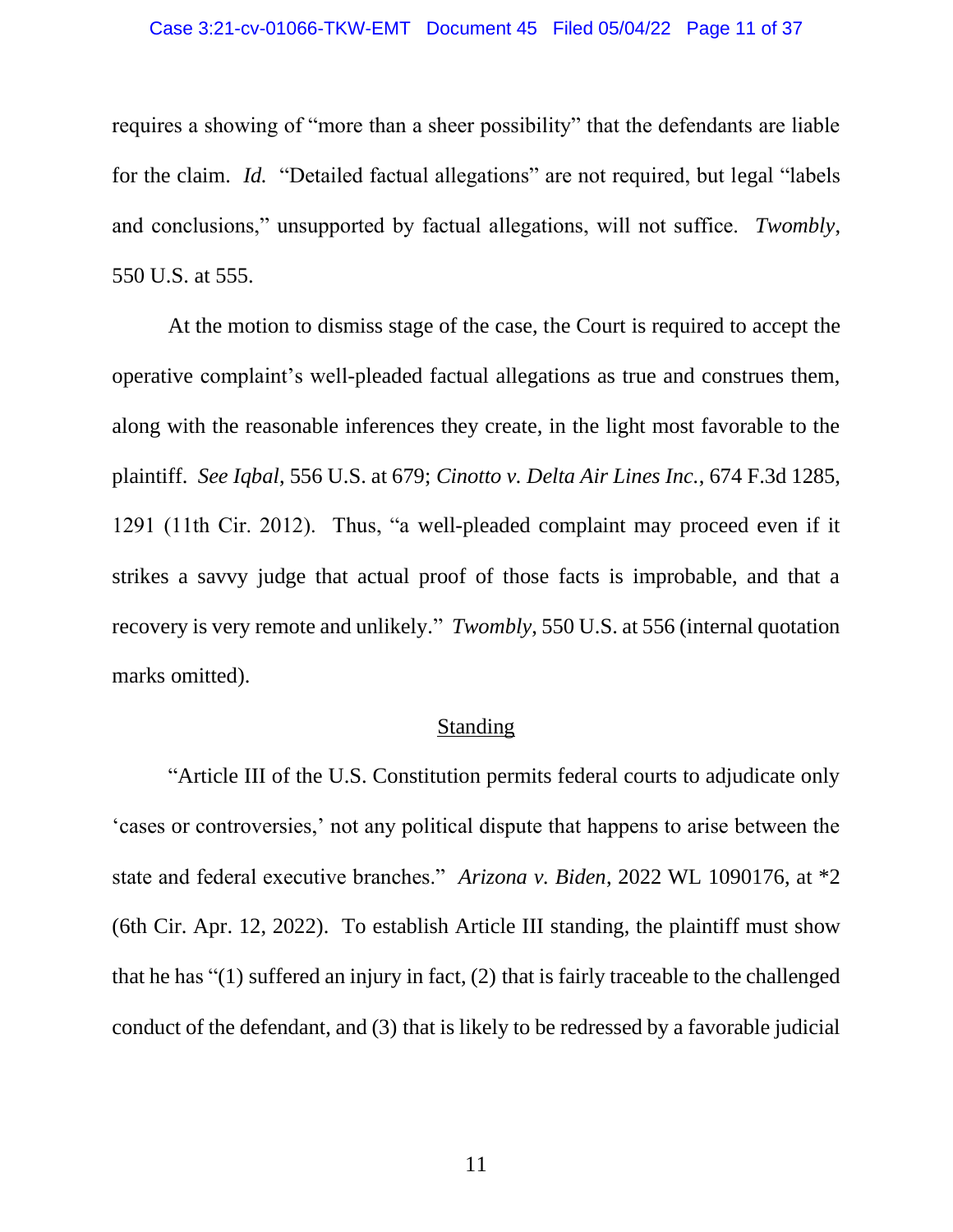decision." *Spokeo, Inc. v. Robins*, 578 U.S. 330, 338 (2016); *see also Lujan v. Defenders of Wildlife*, 504 U.S. 555, 560-61 (1992).

At the motion to dismiss stage, a complaint need only "clearly allege[] facts demonstrating each element" of standing. *See Glynn Env't Coal., Inc. v. Sea Island Acquisition, LLC*, 26 F.4th 1235, 1240 (11th Cir. 2022) (quoting *Aaron Priv. Clinic Mgmt. LLC v. Berry*, 912 F.3d 1330, 1336 (11th Cir. 2019)). General factual allegations are sufficient, so long as the complaint plausibly alleges a concrete injury. *See id.* 

States are entitled to "special solicitude" in the standing analysis if (1) the challenged action affects the state's "quasi-sovereign interests" and (2) Congress has conferred a procedural right to challenge the action in question. *See Massachusetts v. EPA*, 549 U.S. 497, 519-20 (2007); *Texas v. Biden*, 20 F.4th at 969-70. Special solicitude allows a state to establish standing "without meeting all the normal standards for redressability and immediacy." *Massachusetts*, 549 U.S. at 517-18 (quoting *Lujan*, 504 U.S. at 572 n.7).

Florida argues that it is entitled to "special solicitude" here because its quasisovereign interests are affected by the challenged policies and Congress conferred a procedural right to challenge the policies under the APA. The Court agrees on both points.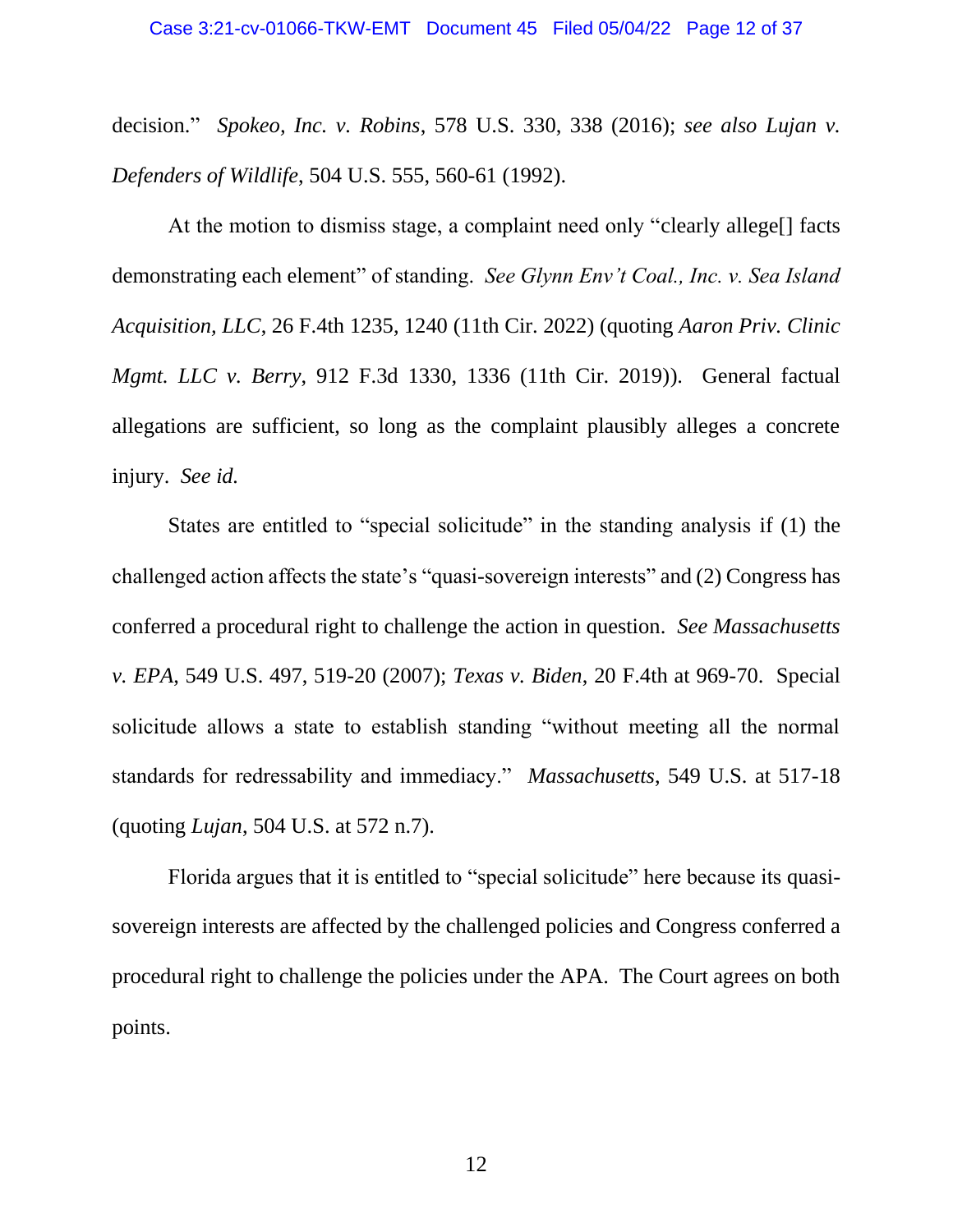On the first point, Defendants' alleged abdication of their duty to enforce the detention mandates in the INA directly affects Florida's quasi-sovereign interests because Florida is dependent on Defendants to properly control the flow of aliens into the country since it ceded its sovereign prerogative to keep aliens out of its territory to the federal government when it joined the Union. *See Massachusetts*, 549 U.S. at 519 (finding that state has special solicitude when suing the federal Environmental Protection Agency because the state had surrendered "sovereign prerogatives" concerning air pollution to the federal government).<sup>11</sup> On the second point, the APA provides Florida a procedural right to challenge the policies at issue in this case. *Id.* at 520; *Texas v. Biden*, 20 F.4th at 570. According, Florida is entitled to special solicitude in the standing analysis.

Florida has plausibly alleged that the challenged policies already have and will continue to cost it millions of dollars, including the cost of incarcerating criminal aliens and the cost of providing a variety of public benefits, including unemployment benefits, free public education, and emergency services to aliens who settle in Florida after being "paroled" into the country. "[E]conomic detriment ... is the epitome of an injury in fact," *Chiles v. Thornburgh*, 865 F.2d 1197, 1209 (11th

<sup>11</sup> The Court did not overlook Defendants' citation of *Summers v. Earth Island Inst.*, 555 U.S. 488, 493-94 (2009), for the proposition that standing is "substantially more difficult to establish" when the plaintiff is "not himself the object of the government action or inaction he challenges," but that case is distinguishable because it involved environmental organizations, not a state.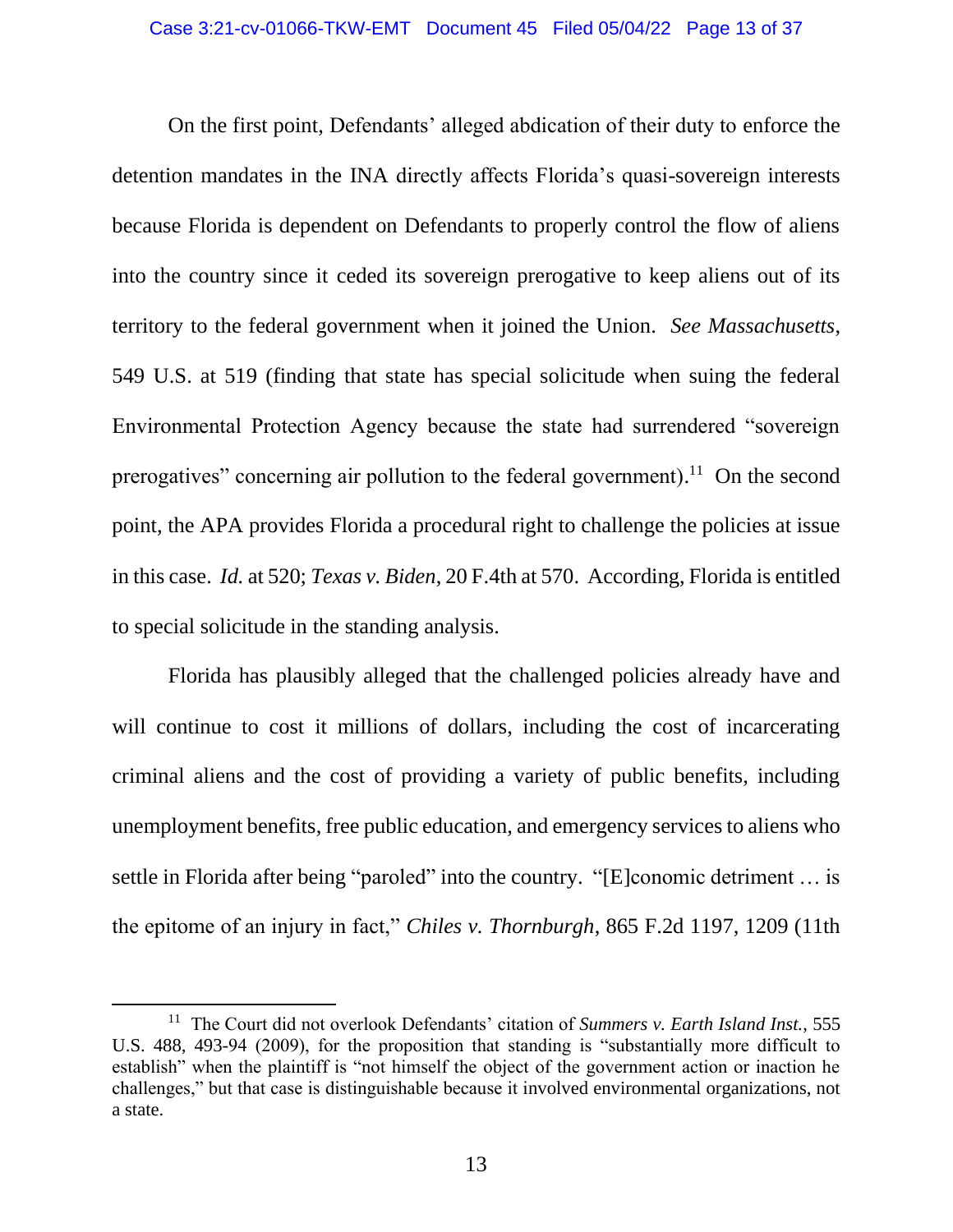Cir. 1989), and Florida's allegations are sufficient to establish injury in fact at this stage of the case. *See Texas v. Biden*, 10 F.4th 538, 547-48 (5th Cir. 2021) (state established standing by showing that it incurs costs in determining whether an alien satisfies the requirements for a driver's license and issuing a license to those who do, as well as educational, healthcare, and correctional costs); *Texas v. United States*, 809 F.3d 134, 155 (5th Cir. 2015) (state established standing by demonstrating that it would incur significant costs in issuing driver's licenses to aliens subject to deferred prosecution program); *see also Alabama v. U.S. Army Corps of Eng'rs*, 424 F.3d 1117, 1130 (11th Cir. 2005) (state established injury based on adverse impact to its economy); *Florida v. Nelson*, 2021 WL 6108948, at \*8 (M.D. Fla. Dec. 22, 2021) ("[F]ederal executive action that adversely affects Florida's economy and that violates federal law governing … administrative procedure amounts to a constitutional injury."); *Florida v. Becerra*, 544 F. Supp. 3d 1241, 1253 (M.D. Fla. 2021) (ongoing economic injury to political subdivisions of the state were sufficient to establish standing).

The Court did not overlook Defendants' argument that Florida lacks standing because its alleged injuries are premised on the very existence of Defendants' statutory parole authority and its implementing regulations, which authorize the actions that Florida challenges. However, this argument is not persuasive because under the plain language of the statute, Defendants do not have unfettered discretion

14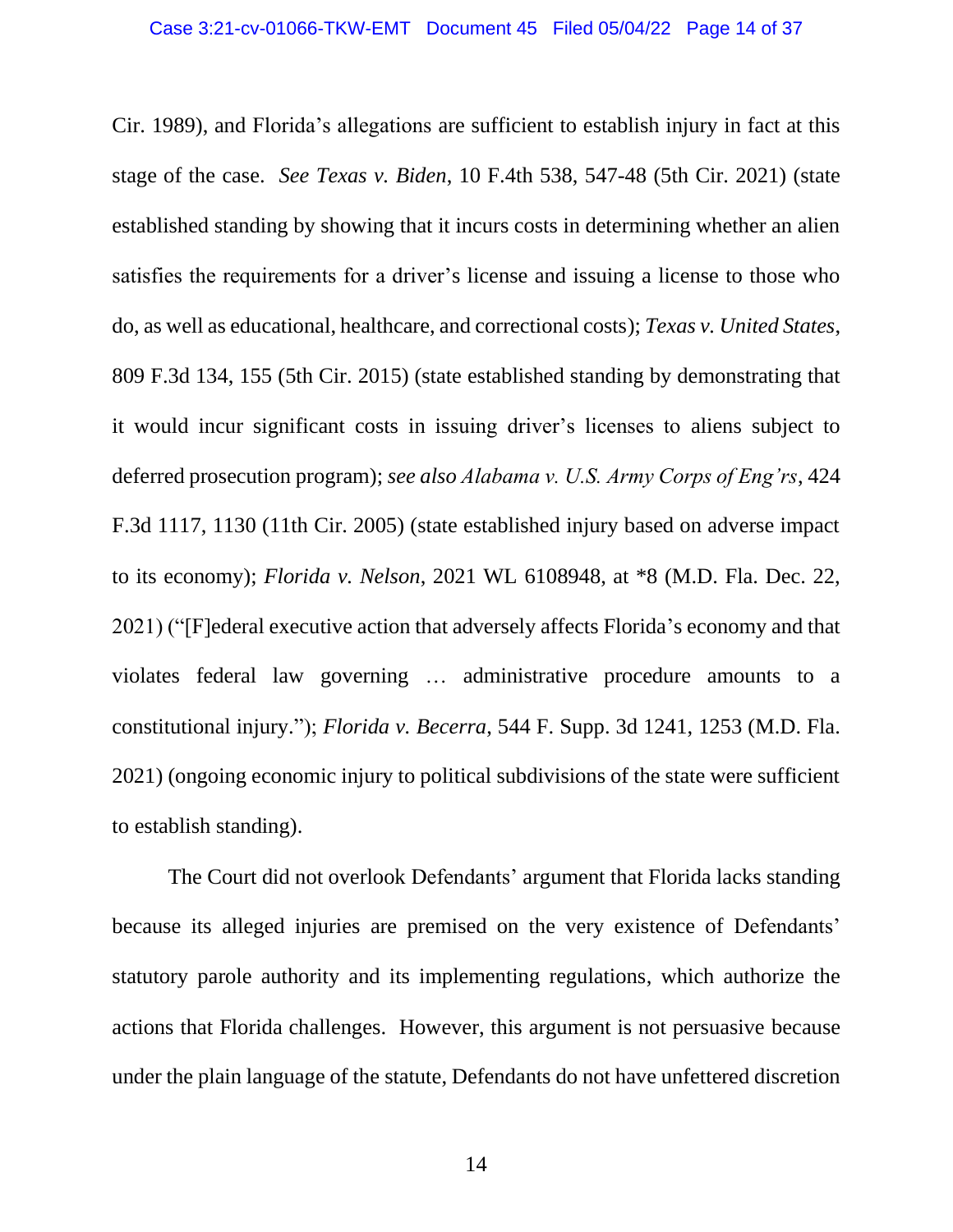in their use of the parole authority; rather, an arriving alien may only be paroled "on a case-by-case basis for urgent humanitarian reasons or significant public benefit." 8 U.S.C. §1182(d)(5)(A). Moreover, although a plaintiff generally "lacks a judicially cognizable interest in the prosecution or nonprosecution of another," *see Linda R.S. v. Richard D.*, 410 U.S. 614, 619 (1973), that principle does not squarely apply here because Florida is not challenging Defendants' detention/parole decision with respect to any individual alien, but rather it is challenging Defendants' alleged failure to comply with the mandates and limitations in the INA with respect to its detention and parole policies.

Nor did the Court overlook Defendants arguments that Florida's predictions of injury are too attenuated and uncertain to provide standing because the injury depends on the actions of third parties (i.e., aliens "paroled" into the country) and because it is uncertain how many of those released under the challenged policies will end up in Florida. The Court finds this argument unpersuasive.

As to the first point, injury depending on the actions of third parties can still provide standing when the "third parties will likely react in predictable ways" to a particular government action, *see Dep't of Com. v. New York*, 139 S. Ct. 2551, 2566 (2019); *Texas v. Biden*, 20 F.4th at 972-73, and, here, Florida's claim "does not rest on mere speculation about the decisions of third parties; it relies instead on the predictable effect of Government action on the decisions of third parties." *Dep't of*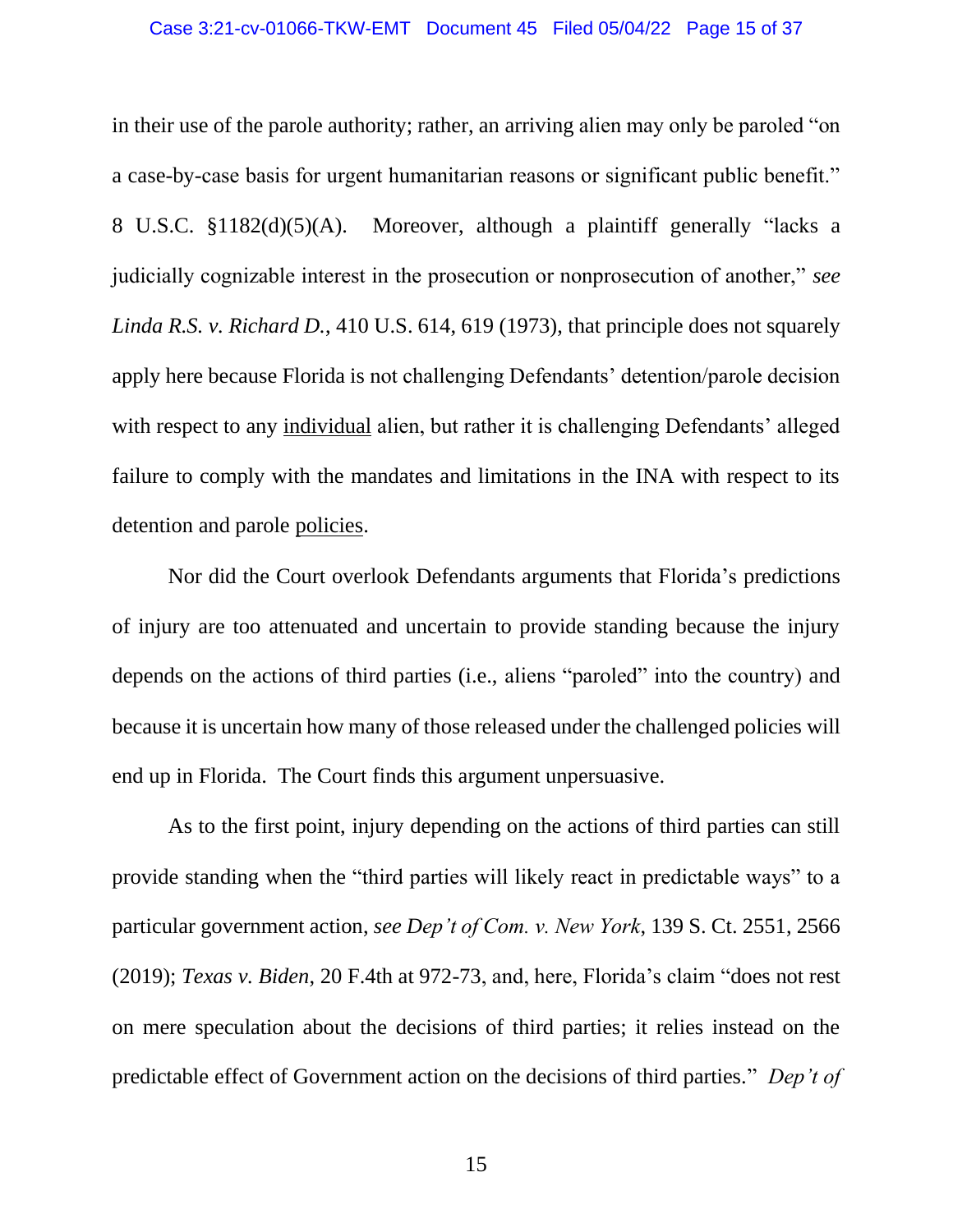*Com.*, 139 S. Ct. at  $2566$ <sup>12</sup> And as to the second point, Florida at least plausibly alleges that aliens paroled into the country have settled in Florida and will continue to do so if the challenged policies are allowed to continue, thereby imposing economic costs on Florida. At this stage of the case, Florida need not show anything more, *see Glynn Env't Coal.*, 26 F.4th at 1240, particularly given that the state is entitled to special solicitude in the standing analysis.

None of Defendants' other standing arguments are persuasive. First, the claims asserted in the amended complaint are not time-barred under 28 U.S.C. §2401(a) because Florida is challenging policies put into place over the course of the last two years, not the legality of the parole statute as amended in 1996. Second, a determination that Florida has standing here does not equate to a finding that any state would have standing to challenge any federal policy in the federal courts. *See* 

<sup>12</sup> The Court did not overlook *Arizona v. Biden*, *supra*, in which a panel of the Sixth Circuit held that the plaintiff states lacked standing because their alleged injuries depended on the actions of third parties. However, the Court finds that case distinguishable because the policies challenged in that case involved removal of removal of aliens already in the country and implicated an entirely different statutory regime and set of injuries and underlying policy concerns. The same is true of *Arizona v. United States*, *supra*. Moreover, the states in the Sixth Circuit case did not challenge the Government's asserted prosecutorial discretion or dispute that individual immigration officers retain control over the volume of removals and detentions they effect. *See Arizona v. Biden*, 2022 WL 1090176, at  $*3$ . Here, by contrast, Florida argues that Defendants do not have discretion—or that they are operating outside of the discretion they do have—regarding detention of arriving aliens. Moreover, applying the Sixth Circuit's analysis to this case would run afoul of the Supreme Court's statements in *Jennings*, *supra*, that detention under §1225(b) is mandatory rather than permissive. Finally, this case is in a different procedural posture than the Sixth Circuit case and, unlike the plaintiff states in that case that had the burden of proving likelihood of success to secure a preliminary injunction, here Florida only has the burden to plausibly allege the elements of its claims to survive dismissal.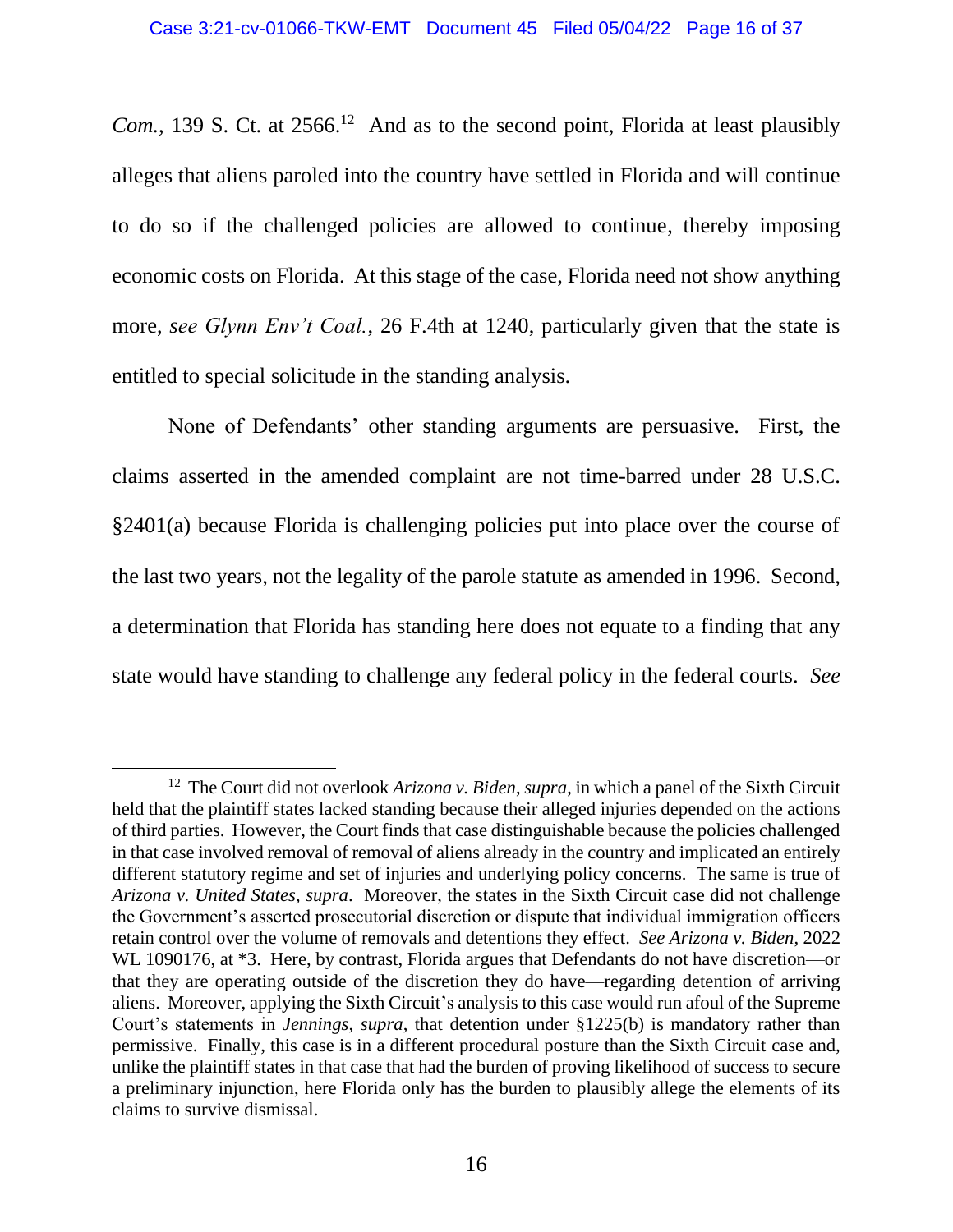*Texas v. Biden*, 20 F.4th at 974-75; *accord Texas v. United States*, 809 F.3d at 161; *Massachusetts*, 549 U.S. at 546 (Roberts, C.J., dissenting). Third, Florida's challenge is not merely a "generalized grievance" because it has alleged injuries that are not common to all members of the public.<sup>13</sup> *See Texas v. United States*, 86 F. Supp. 3d 591, 619-20 (S.D. Tex. 2015) (explaining that injury to a state's proprietary interests, such as the cost of providing services to aliens, is not a generalized grievance).

In addition to Article III standing, a plaintiff alleging a statutory violation must also show that its interests are "arguably" within the "zone of interests" that Congress intended to protect by that statute. *See Lexmark Int'l, Inc. v. Static Control Components, Inc.*, 572 U.S. 118, 129-30 (2014). This test is not especially demanding, particularly in the APA context, and it "forecloses suit only when a

<sup>&</sup>lt;sup>13</sup> On this point, it is noteworthy that although courts have routinely held that individual suits over the federal government's perceived noncompliance with federal law are generalized grievances, courts have also permitted states to sue the federal government over its potentially unlawful policies, provided that the state has itself suffered a direct injury. *Compare United States v. Richardson*, 418 U.S. 166 (1974) (taxpayer was not entitled to sue for more detailed information on government expenditures); *Valley Forge Christian Coll. v. Americans United for Separation of Church and State, Inc.*, 454 U.S. 464 (1982) (citizens and taxpayers lacked standing to challenge federal government's conveyance of surplus property to a religious college), *with Massachusetts*, *supra* (state had standing to challenge federal agency's refusal to adopt regulation for greenhouse gas emissions from motor vehicles); *Kentucky v. Biden*, 23 F.4th 585 (6th Cir. 2022) (state had standing to challenge to COVID-19 vaccination mandate for federal contractors); *Texas v. Biden*, 20 F.4th 928 (5th Cir. 2021) (state had standing to challenge to suspension of MPP); *Texas v. United States*, 809 F.3d 134 (5th Cir. 2015) (state had standing to challenge to deferred prosecution policy); *Nelson*, 2021 WL 6108948 (state had standing to challenge to COVID-19 vaccination mandate for federal contractors); *Becerra*, 544 F. Supp. 3d 1241 (state had standing to challenge to CDC restrictions on cruise industry).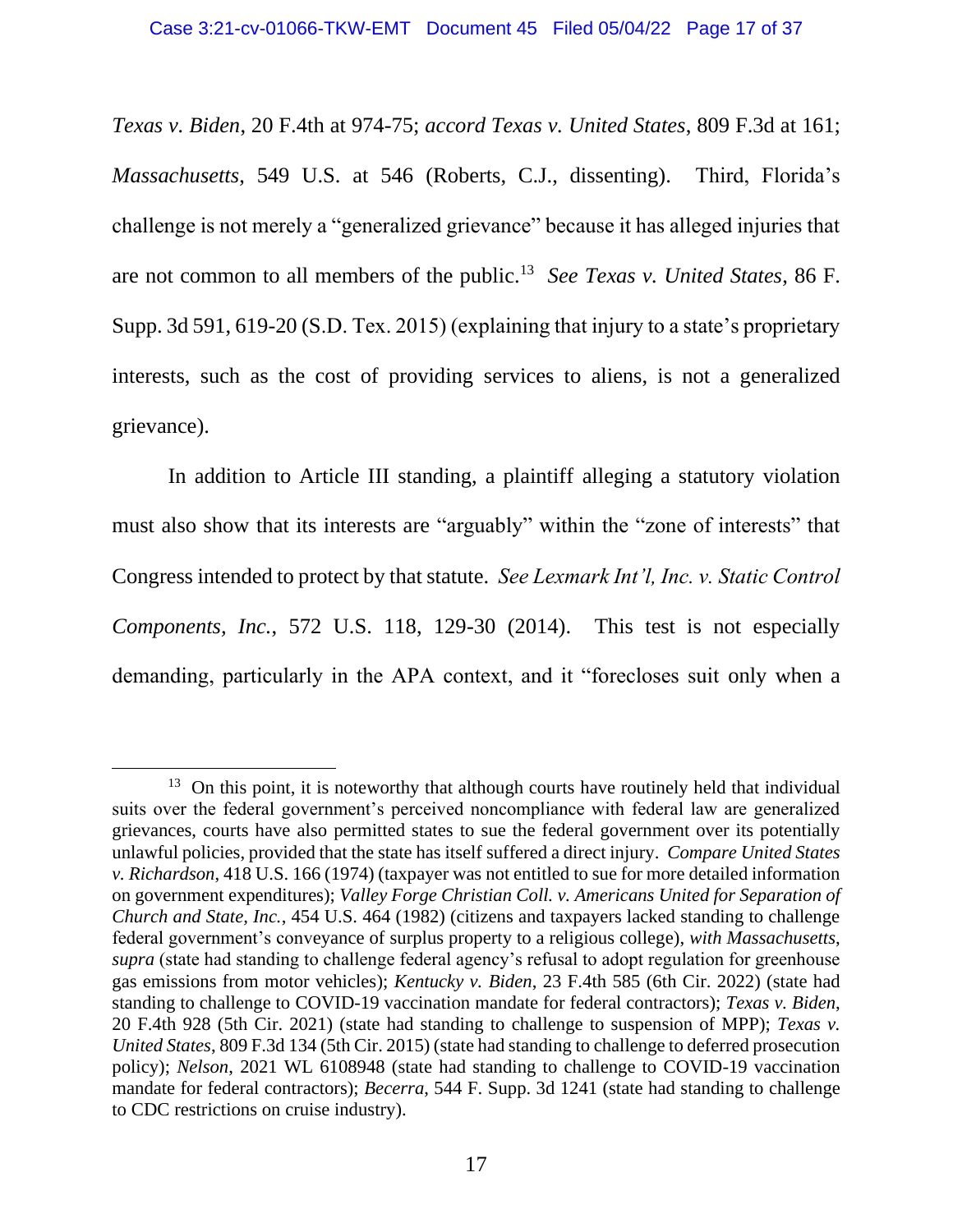plaintiff's interests are so marginally related to or inconsistent with the purposes implicit in the statute that it cannot reasonably be assumed that Congress authorized that plaintiff to sue." *See id.* at 130 (internal quotation marks omitted). *Federation for American Immigration Reform (FAIR), Inc. v. Reno*, 93 F.3d 897, 902 (D.C. Cir. 1996), cited by Defendants, is not contrary authority because it was decided before the Supreme Court's clarification of the leniency of the zone of interest test in *Lexmark* and it did not involve a state plaintiff. *See Texas v. Biden*, 20 F.4th at 976 (finding *FAIR* inapposite for similar reasons).

Other courts have found that a state's economic interests are within the zone of interests protected by the INA. *Texas v. Biden*, 20 F.4th at 975-76; *Texas v. United States*, 809 F.3d at 163; *see also Cook Cnty., Ill. v. Wolf*, 962 F.3d 208, 220 (7th Cir. 2020) (county was within the zone of interests of the federal immigration statutes based on its financial interests). Accordingly, it follows that the interests Florida seeks to vindicate in this case are within the zone of interest of the INA.

Florida is not required to prove its standing at this stage of the case. It is only required to allege facts that, if proven, will establish its standing—and for the reasons stated above, it has done so. Accordingly, the amended complaint is not due to be dismissed for lack of standing.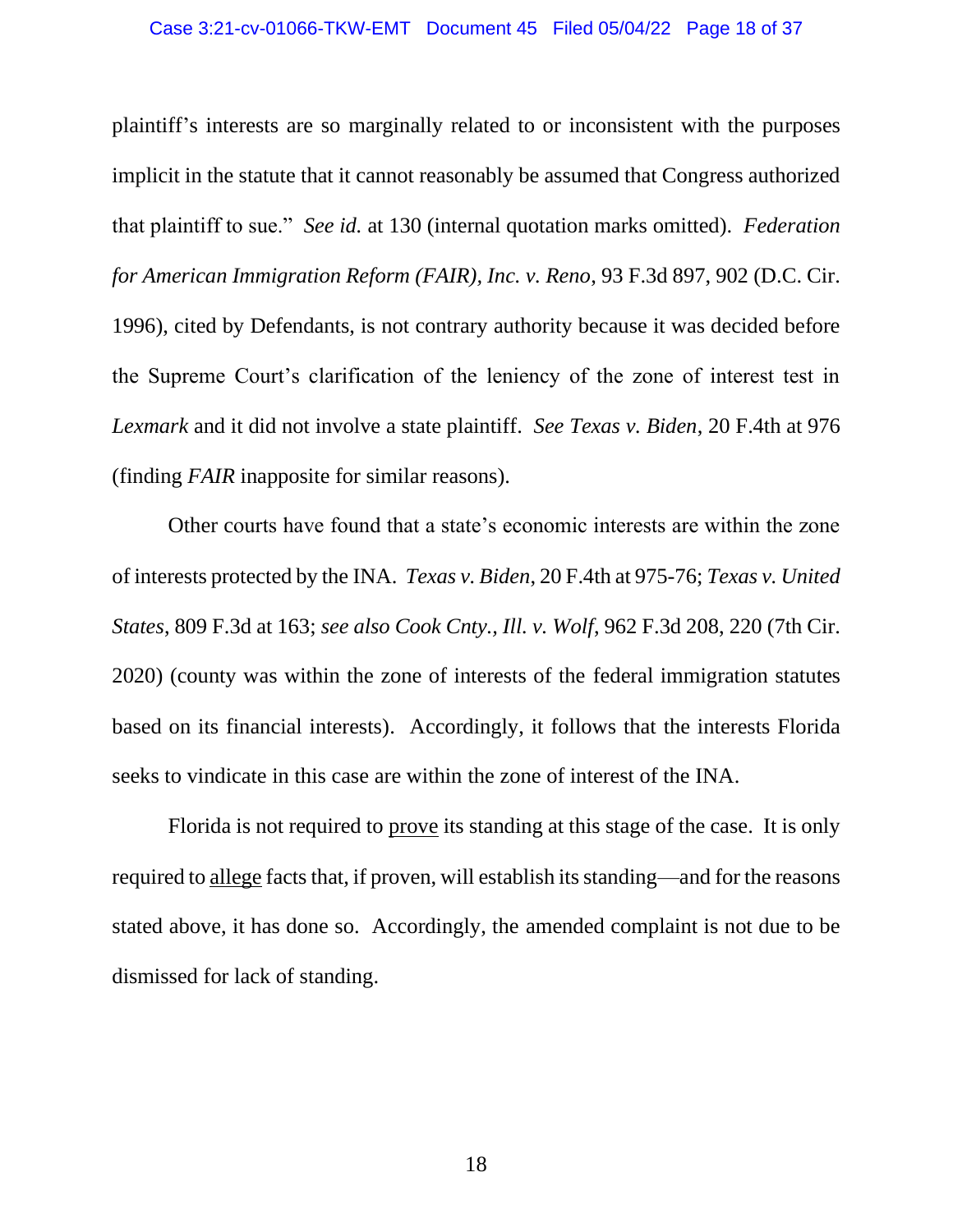### **Justiciability**

Defendants argue that the challenged policies are not subject to judicial review because they involve matters committed to agency discretion, because there has been no final agency action subject to judicial review, and because the INA precludes such review. Each argument will be addressed in turn.

# *Committed to Agency Discretion*

Challenged activities that are "committed to agency discretion by law" are not subject to judicial review under the APA. 5 U.S.C. §701(a)(2); *Conservancy of Sw. Fla. v. U.S. Fish & Wildlife Serv.*, 677 F.3d 1073, 1082 (11th Cir. 2012). However, this exception is read "quite narrowly," and only applies to "those rare circumstances where the relevant statute is drawn so that a court would have no meaningful standard against which to judge the agency's exercise of discretion." *Weyerhaeuser Co. v. U.S. Fish & Wildlife Serv.*, 139 S. Ct. 361, 370 (2018) (quoting *Lincoln v. Vigil*, 508 U.S. 182, 191 (1993)); *Citizens to Preserve Overton Park, Inc. v. Volpe*, 401 U.S. 402, 410 (1971) (the "committed to agency discretion" exception only applies "in those rare instances where statutes are drawn in such broad terms that in a given case there is no law to apply." (internal quotation marks omitted)); *Conservancy of Sw. Fla.*, 677 F.3d at 1082 ("[T]he absence of any applicable legal standard that limits the agency's discretion precludes APA review."); *see also Dep't of Com.*, 139 S. Ct. at 2568 (judicial review is only precluded when the agency's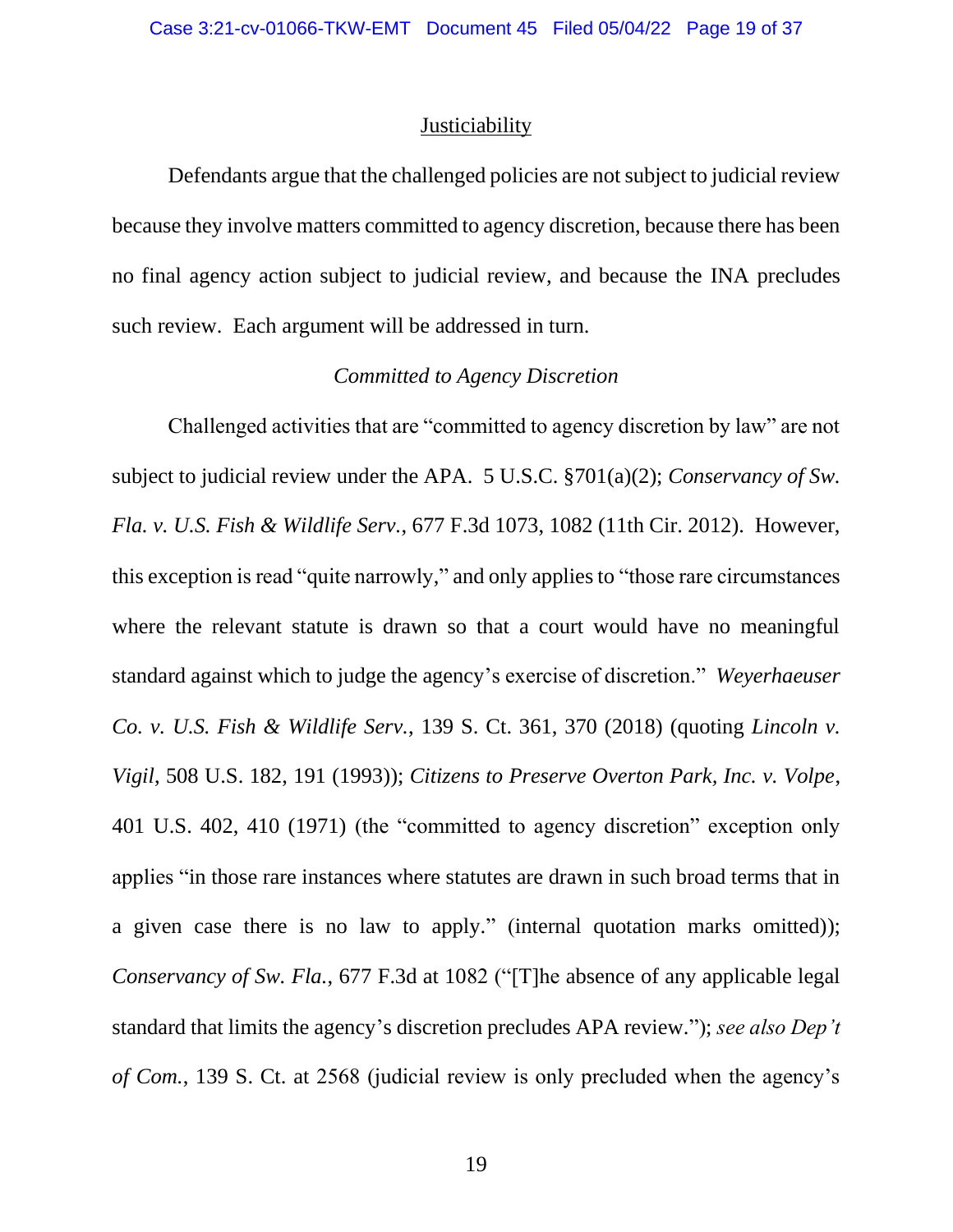#### Case 3:21-cv-01066-TKW-EMT Document 45 Filed 05/04/22 Page 20 of 37

discretion is "unbounded" or the challenged action is in "one of those areas traditionally committed to agency discretion").

Here, the primary statutory provisions at issue are  $\S$ §1225(b)(1)(B)(iii)(IV) and  $(b)(2)(A)$  and  $$1182(d)(5)(A)$ . Defendants argues that  $$1225$  affords it broad enforcement discretion to establish policies and priorities, including the option to decline to institute removal proceedings at all. Florida responds that the cited provisions of §1225 expressly require aliens to be detained until removal proceedings have concluded, and that  $$1182(d)(5)(A)$  does not authorize Defendants to circumvent the mandatory detention requirement as it is allegedly doing through the challenged policies. The Court agrees with Florida.

The cited provisions in §1225 clearly and unambiguously state that aliens arriving at the border "shall be detained," not that they may be detained. The word "shall" connotes a requirement or a command, rather than a suggestion or an opportunity for the exercise of discretion. *See United States v. Quirante*, 486 F.3d 1273, 1275 (11th Cir. 2007) ("The word 'shall' does not convey discretion. It is not a leeway word. … [W]here Congress uses the word 'shall' to describe a party's obligation, Congress intends to command rather than suggest."); *cf. In re Gateway Radiology Consultants, P.A.*, 983 F.3d 1239, 1257 (11th Cir. 2020) ("The use of the permissive word 'may' vests the [agency] with discretionary authority."). The Supreme Court reached the same conclusion in *Jennings* when it stated that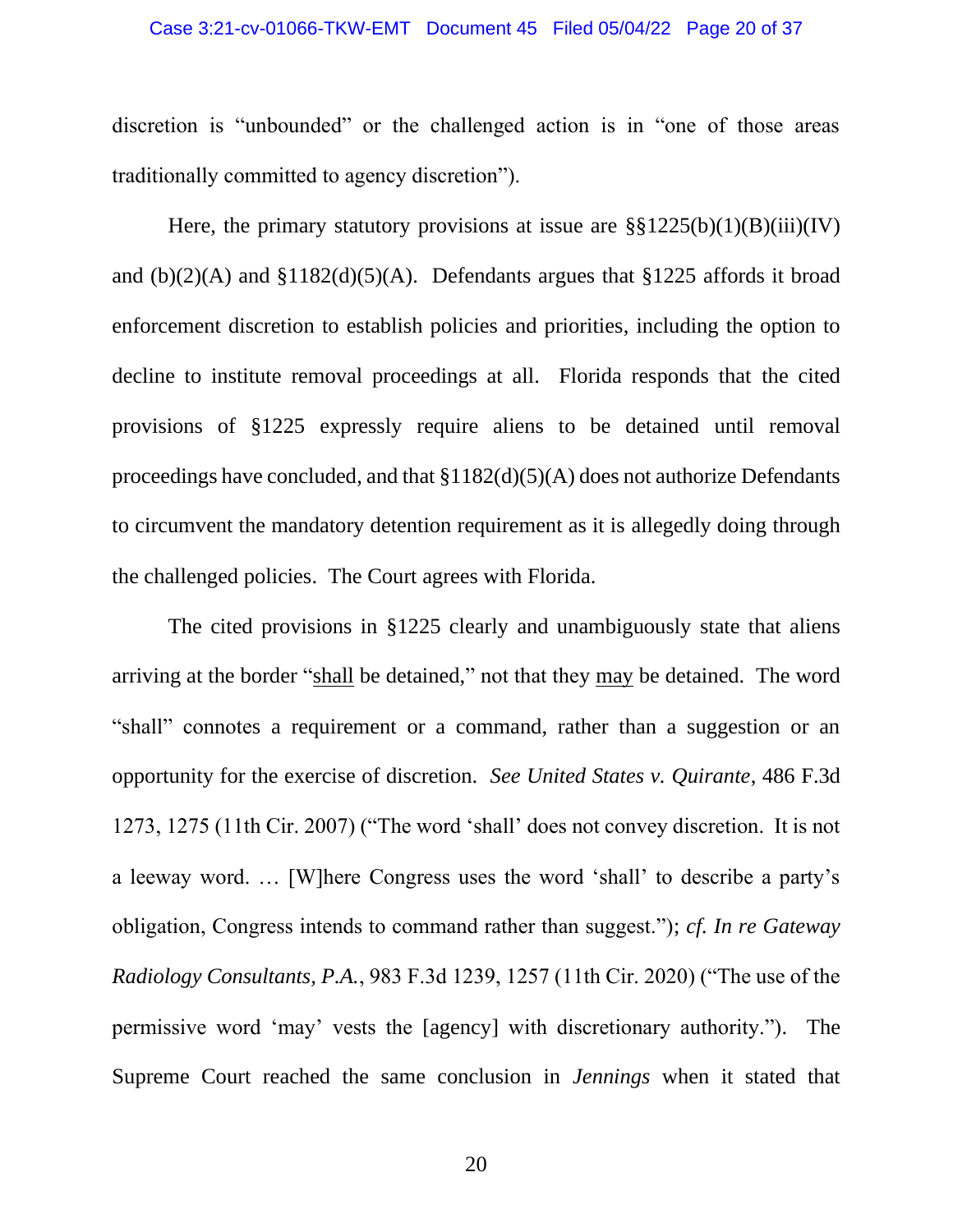" $\frac{\sqrt{8}}{225(b)(1)}$  and (b)(2) do not use the word 'may' [and] [i]nstead, they unequivocally mandate that aliens falling within their scope 'shall' be detained." 138 S. Ct. at 844.

The Court did not overlook Defendants' reliance on *Heckler v. Chaney*, 470 U.S. 821 (1985), for the proposition that the decision to release an individual on parole is committed to agency discretion because it involves the balancing of factors within the agency's particular expertise.<sup>14</sup> This argument is not persuasive because the Supreme Court acknowledged in *Heckler*itself that it did not apply to "a situation where it could justifiably be found that the agency has consciously and expressly adopted a general policy that is so extreme as to amount to an abdication of its statutory responsibilities." *Id.* at 833 n.4 (internal quotation marks omitted); *see also Texas v. Biden*, 20 F.4th at 983-84 ("*Heckler* … shelter[s] one-off nonenforcement decisions rather than decisions to suspend entire statutes."). Such a situation is precisely what Florida alleges here. Moreover, *Heckler* only establishes a presumption, which may be rebutted where "the substantive statute has provided guidelines for the agency to follow in exercising its enforcement powers." 470 U.S.

<sup>14</sup> Defendants also cite *Chiles v. United States*, 69 F.3d 1094, 1096 (11th Cir. 1995), for the proposition that the overall statutory immigration scheme forecloses judicial review of whether the immigration laws are being adequately enforced. That argument is unpersuasive. *See Texas v. United States*, 86 F. Supp. 3d at 637 n.45 (distinguishing *Chiles* and other cases because they did not involve a stated policy of nonenforcement, the plaintiffs did not provide proof of any direct damages, and they predate the REAL ID Act of 2005 which requires a state to pay a fee to verify an applicant's identity prior to issuing a driver's license).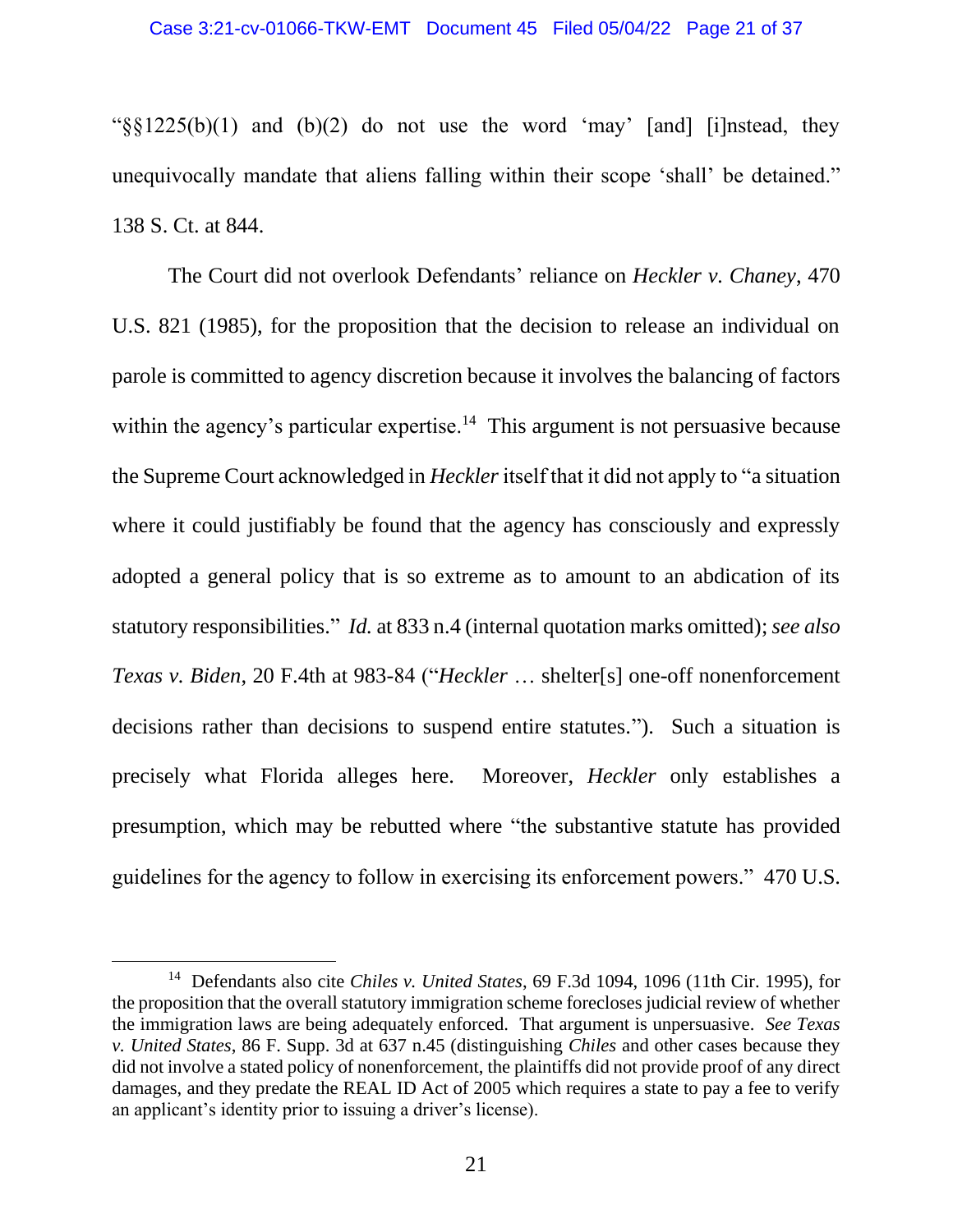at 832-33. Here, the statutory scheme cabins Defendants' discretion and guides its application of §1225 by expressly limiting its parole authority in §1182(d)(5)(A), and the core issue in this case is whether Defendants acted in compliance with those requirements.

Relatedly, the Court did not overlook Defendants' argument that Congress's failure to define "urgent humanitarian reasons" or "significant public benefit" in  $§1182(d)(5)(A)$  gives them discretion to fill in the gaps. Even if that is true, Defendants do not have unfettered discretion to define those terms however they choose; rather, the interpretation must be reasonable. *See Chevron, U.S.A., Inc. v. Nat. Res. Def. Council, Inc.*, 467 U.S. 837, 844 (1984) ("[A] court may not substitute its own construction of a statutory provision for a reasonable interpretation made by the administrator of an agency." (emphasis added)). If, as Florida alleges, Defendants have adopted policies pursuant to which they are effectively paroling arriving aliens en masse without commencing removal proceedings solely because of resource constraints (some of which are alleged to be of Defendants' own making), it seems unlikely that would be a reasonable interpretation of the terms "urgent humanitarian reasons" or "significant public benefit." Moreover, such an interpretation may be at odds with Defendants' existing regulations, which limit the classes of aliens that can be paroled on a case-by-case basis. *See* note 5, *supra.*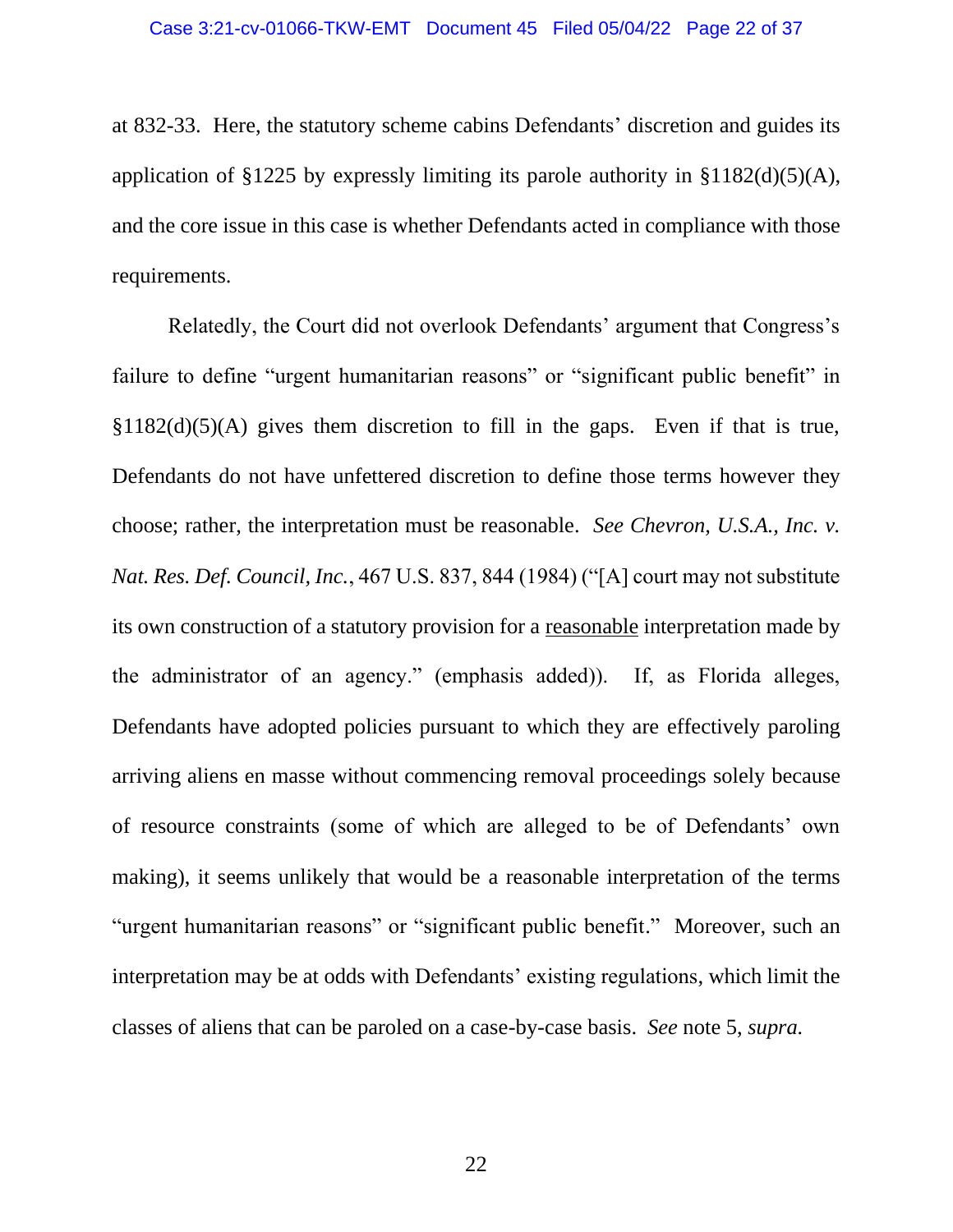Nor did the Court overlook Defendants' argument that Congress has authorized it to establish immigration enforcement policies and priorities, specifically those related to allocating its limited resources, thereby conveying discretion. However, Congress was presumably aware that Defendants have limited resources when it enacted the detention requirement, yet it still chose to use language mandating detention. Even if resource allocation and other policy priorities can be considered in Defendants' exercise of their limited parole authority under §1182(d)(5)(A), those considerations do not give Defendants carte blanche to release arriving aliens without undertaking individualized case-by-case assessments as required by that statute, as they have allegedly done through the challenged policies—particularly if, as Florida alleges, Defendants have essentially created the problem the challenged policies seek to alleviate.

Finally, the Court did not overlook Defendants' assertion that the Court lacks jurisdiction to review parole decisions. However, the Court finds the cases cited in support of that proposition inapposite because Florida is not challenging individual immigration decisions. Instead, Florida is seeking to ensure that Defendants' policies and practices comply with the controlling law.

## *Final Agency Action*

Only "final agency action" is subject to judicial review under the APA. 5 U.S.C. §704. "[T]wo conditions must be satisfied for agency action to be 'final':

23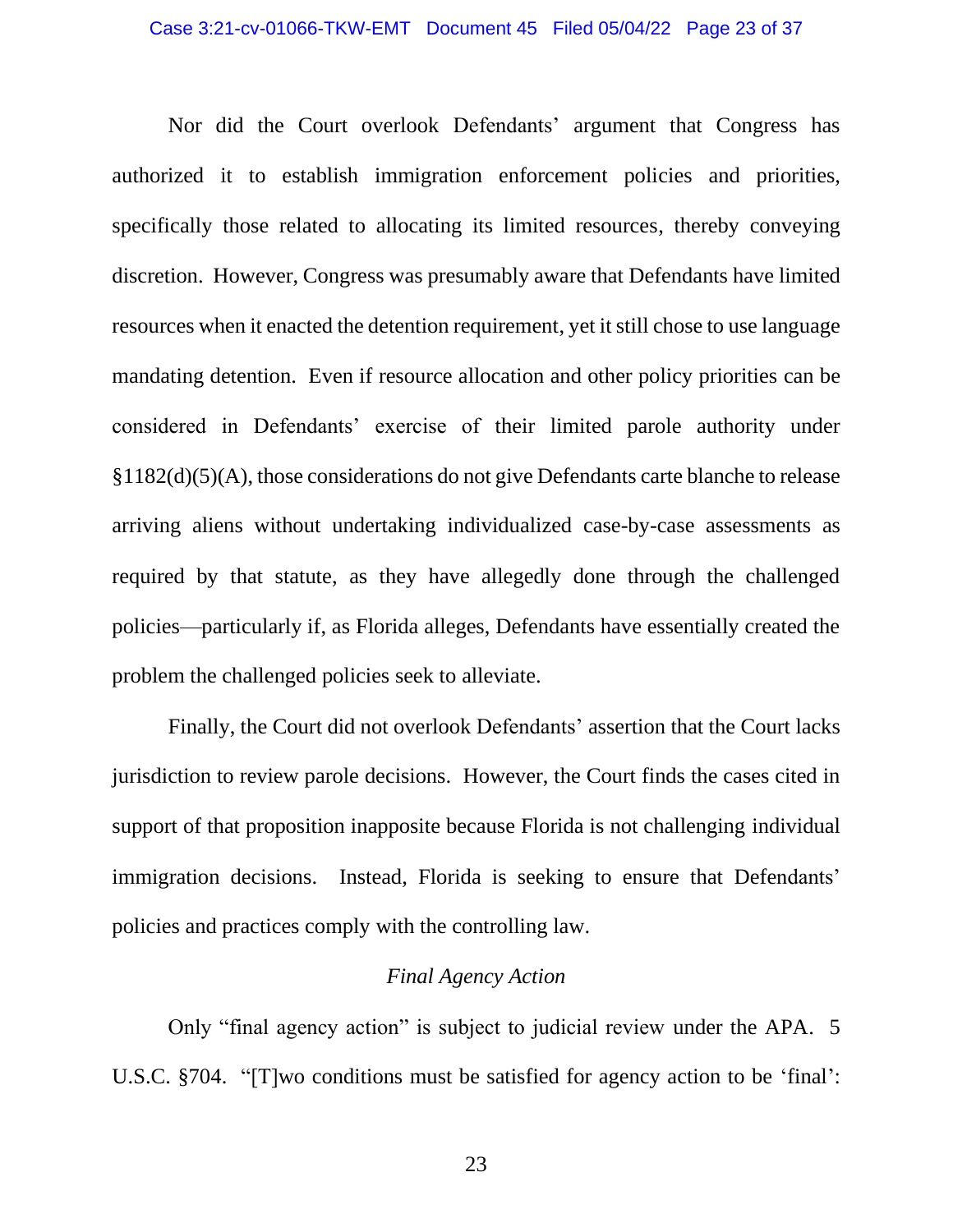First, the action must mark the consummation of the agency's decisionmaking process—it must not be of a merely tentative or interlocutory nature. And second, the action must be one by which rights or obligations have been determined, or from which legal consequences will flow." *Bennett v. Spear*, 520 U.S. 154, 177-78 (1997) (internal citations and quotation marks omitted)).

As to the non-detention policy, Defendants first argue that the policy is not the consummation of their decisionmaking process because (at least according to Defendants) there is no policy of non-detention, but rather "an amalgam of parole decisions." The Court rejects this argument for two reasons. First and foremost, Florida has plausibly alleged that there is such a policy, and at this stage of the case, the Court is required to accept that allegation as true. Second, it defies logic and common sense to suggest that there is no overriding policy against detaining aliens when hundreds of thousands have been paroled or otherwise released into the country, and it would be highly improbable (if not statistically impossible) for this to have resulted by happenstance from an "amalgamation" of individual case-bycase decisions rather than a policy directive.

Alternatively, Defendants argue that even if a non-detention policy exists, it would not be final agency action because it has no "direct and appreciable legal consequences" on Florida. The Court rejects this argument for two reasons. First, Florida plausibly alleges that the non-detention policy effectively establishes "new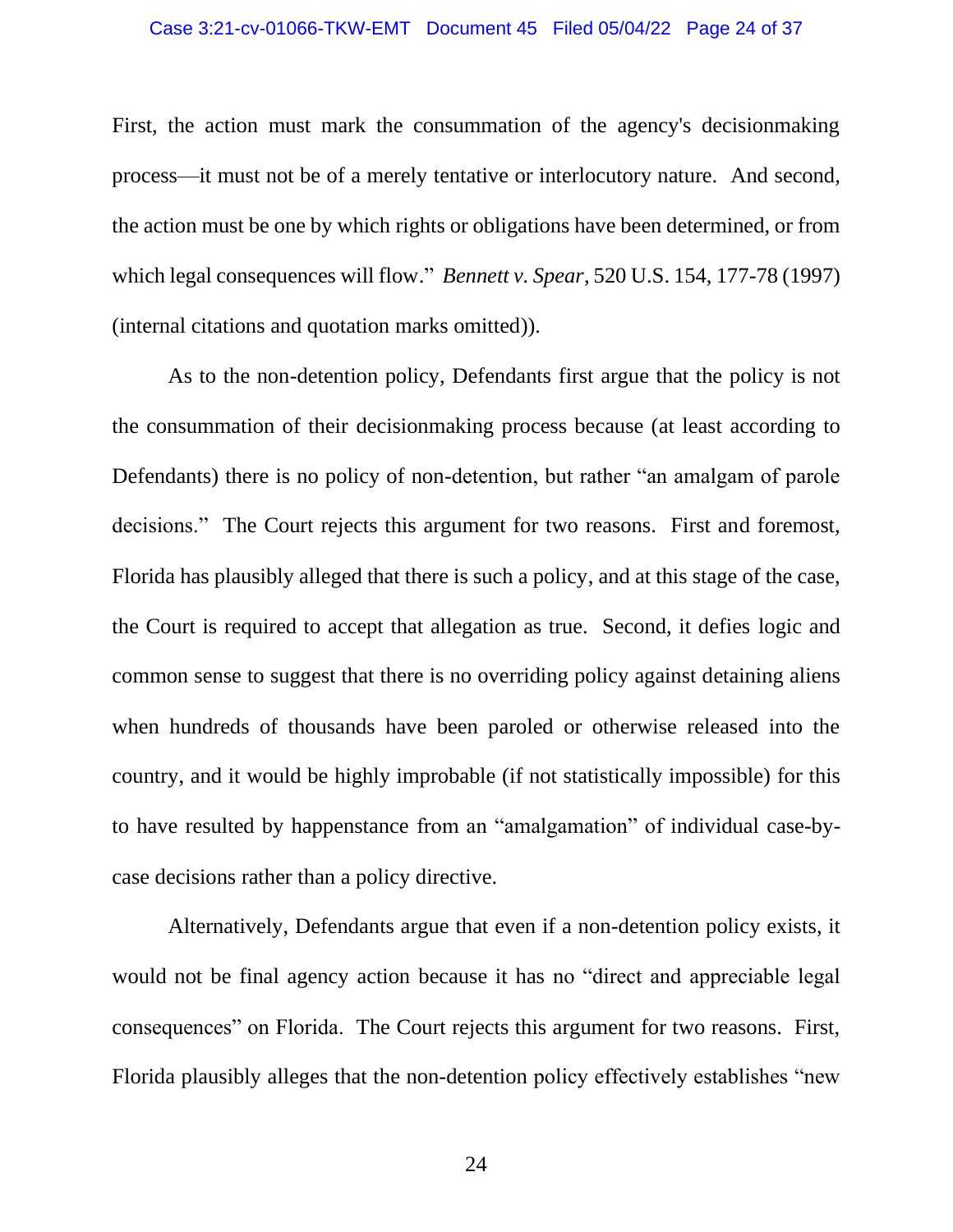#### Case 3:21-cv-01066-TKW-EMT Document 45 Filed 05/04/22 Page 25 of 37

marching orders" directing immigration officials to act out of compliance with applicable laws, thereby affecting the rights and obligations of both the paroled aliens and of Florida. Second, the test for finality is whether the agency action determines rights or obligations or has legal consequences, not whether the party challenging the agency action is directly regulated by it and, here, Florida plausibly alleges that the policies affect its legal obligations insofar as it is obligated by law to provide certain services to aliens who settle within its borders.

As to the parole + ATD policy, Defendants argue that the policy is merely "guidance" that does not create legal rights or impose legal obligations (and therefore is not a final agency action) because the agency retains the discretion to alter or revoke the policy at will and because agency officials retain discretion to act on a case-by-case basis. The Court disagrees. The fact that an agency can revise or revoke its guidance does not make its decision nonfinal. *See U.S. Army Corps of Eng'rs v. Hawkes Co., Inc.*, 578 U.S. 590, 598 (2016) ("Th[e] possibility [that the agency may revise its decision] is a common characteristic of agency action, and does not make an otherwise definitive decision nonfinal."); *Texas v. Biden*, 20 F.4th at 949 ("The Government's rule would render any agency action nonreviewable so long as the agency retained its power to undo that action or otherwise alter it in the future. That accords with neither common sense nor the law."). Nor does the fact that agency officials may retain a modicum of case-by-case discretion because they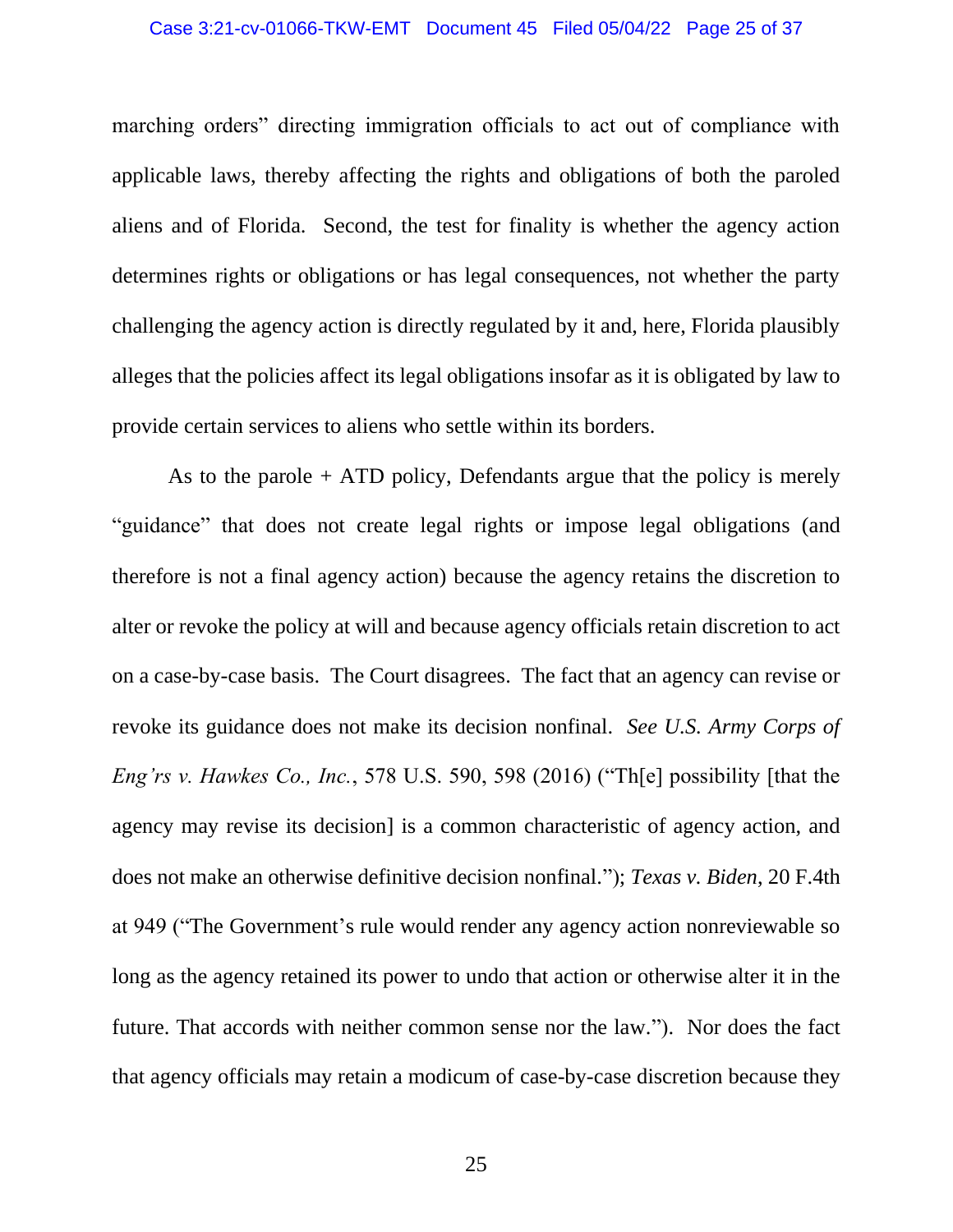are not specifically required to parole all arriving aliens necessarily negate the alleged overarching policy directive to release arriving aliens into the country without instituting formal immigration proceedings against them. Finally, as with the non-detention policy, Florida has plausibly alleged that the parole + ATD policy has legal consequences for the state.

### *Review Precluded by Statute*

Judicial review of an agency action under the APA is barred if such review is explicitly prohibited by statute. 5 U.S.C. §701(a)(1); *see also Bowen v. Mich. Acad. of Fam. Physicians*, 476 U.S. 667, 673 (1986) (presumption of judicial review can be overcome by statutory language). Here, Defendants allege §1252(a)(2)(B)(ii) and §1225(g) preclude judicial review. The Court disagrees.

The statutes cited by Defendants provide that "no court shall have jurisdiction to review" certain immigration decisions. Specifically,  $\S 1252(a)(2)(B)(ii)$  precludes judicial review of any immigration decision or action "the authority for which is specified … to be in the discretion of the Attorney General or the Secretary of Homeland Security" and  $\S 1252(g)$  precludes judicial review of "any cause or claim" by or on behalf of any alien arising from the decision or action … to commence proceedings, adjudicate cases, or execute removal orders against any alien."

These statutes do not bar judicial review of the challenged policies or the claims asserted in the amended complaint because they only preclude review of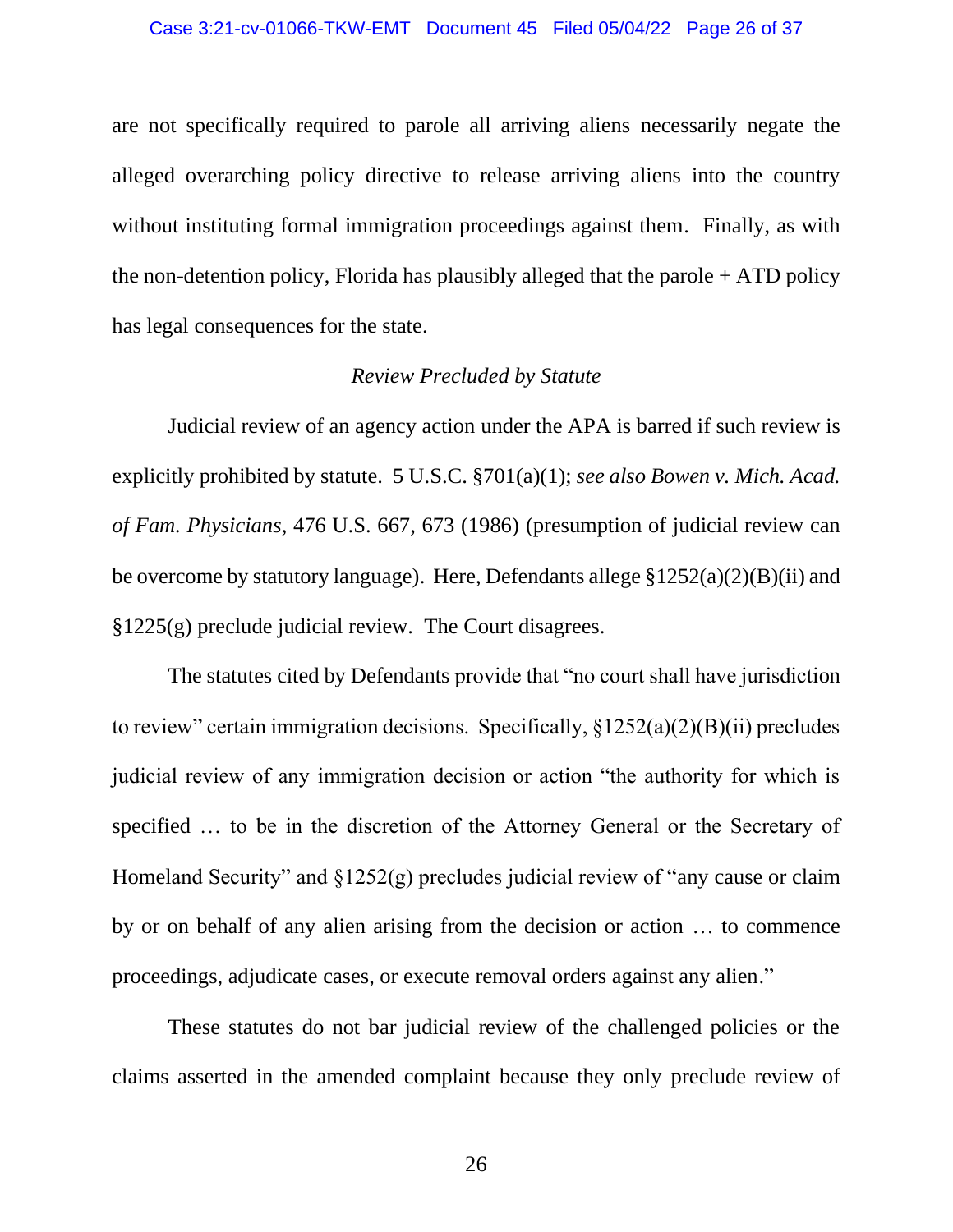individual immigration decisions. *See Texas v. Biden*, 20 F.4th at 977 & n.11 ("[T]he entirety of the text and structure of §1252 indicates that it operates only on denials of relief for individual aliens."); *see also DHS v. Regents of the Univ. of Cal.*, 140 S. Ct. 1891, 1907 (2020) (holding that various provisions of §1252 did not bar judicial review because no removal proceedings were challenged); *Jennings*, 138 S. Ct. at 841 (same with respect to §1226(e)).

\* \* \*

In sum, for the reasons stated above, the Court finds no merit in Defendants' arguments that the APA claims asserted in the amended complaint are not subject to judicial review.

# Failure to State a Claim

Having determined that the Court has jurisdiction because Florida has standing to assert its claims and those claims are justiciable, the Court will now turn to Defendants' argument that Florida has not asserted any plausible claims upon which relief may be granted. Before doing so, however, the Court will address Defendants' argument that  $$1252(f)(1)$  precludes the Court from granting injunctive relief against the challenged policies.<sup>15</sup>

<sup>&</sup>lt;sup>15</sup> The Court was not required to consider this argument because it was buried in a footnote in the motion to dismiss (Doc. 23-1, at 25 n.4), but the Court elected to consider the argument for sake of completeness. *See Pinson v. JPMorgan Chase Bank, Nat'l Ass'n*, 942 F.3d 1200, 1209 n.5 (11th Cir. 2019) ("We do not ordinarily consider arguments raised in passing in one footnote rather than the body of the brief." (emphasis added)).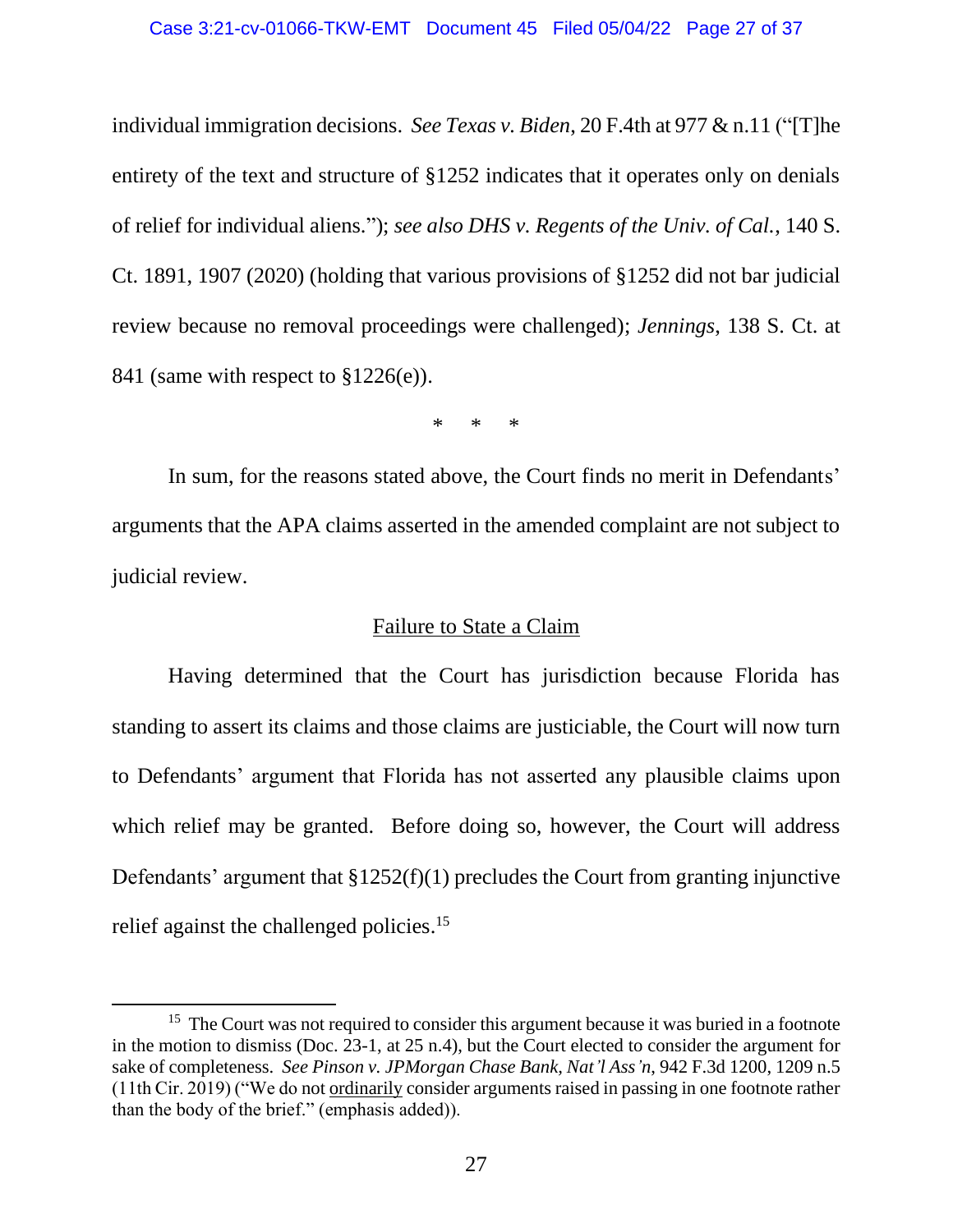Section 1252(f)(1) provides that "[r]egardless of the nature of the action or claim or of the identity of the party or parties bringing the action, no court (other than the Supreme Court) shall have jurisdiction or authority to enjoin or restrain the operation of the provisions of part IV of this subchapter … other than with respect to the application of such provisions to an individual alien against whom proceedings under such part have been initiated." The Court finds this provision inapposite for two reasons.

First, Florida is not asking the Court to "enjoin or restrain the operation" of the immigration statutes governing mandatory detention and limiting parole, but rather Florida is seeking an order directing Defendants to enforce these statutes as they are written. *See Texas v. Biden*, 20 F.4th at 1003-04 ("Far from 'restrain[ing]' the 'operation' of the statute, the [district court's] injunction restored it."); *Rodriguez v. Hayes*, 591 F.3d 1105, 1120 (9th Cir. 2010) ("Petitioner here does not seek to enjoin the operation of the immigration detention statutes, but to enjoin conduct it asserts is not authorized by the statutes."); *but see Hamama v. Adducci*, 912 F.3d 869, 879-80 (6th Cir. 2018) (rejecting the argument that "the district court was not enjoining or restraining the statutes" because the district court's order included "limitations on what the government can and cannot do under the removal and detention provisions" that qualified as "restraints"). Second, "part IV" of the immigration subchapter of the INA only includes §§1221 through 1232, so even if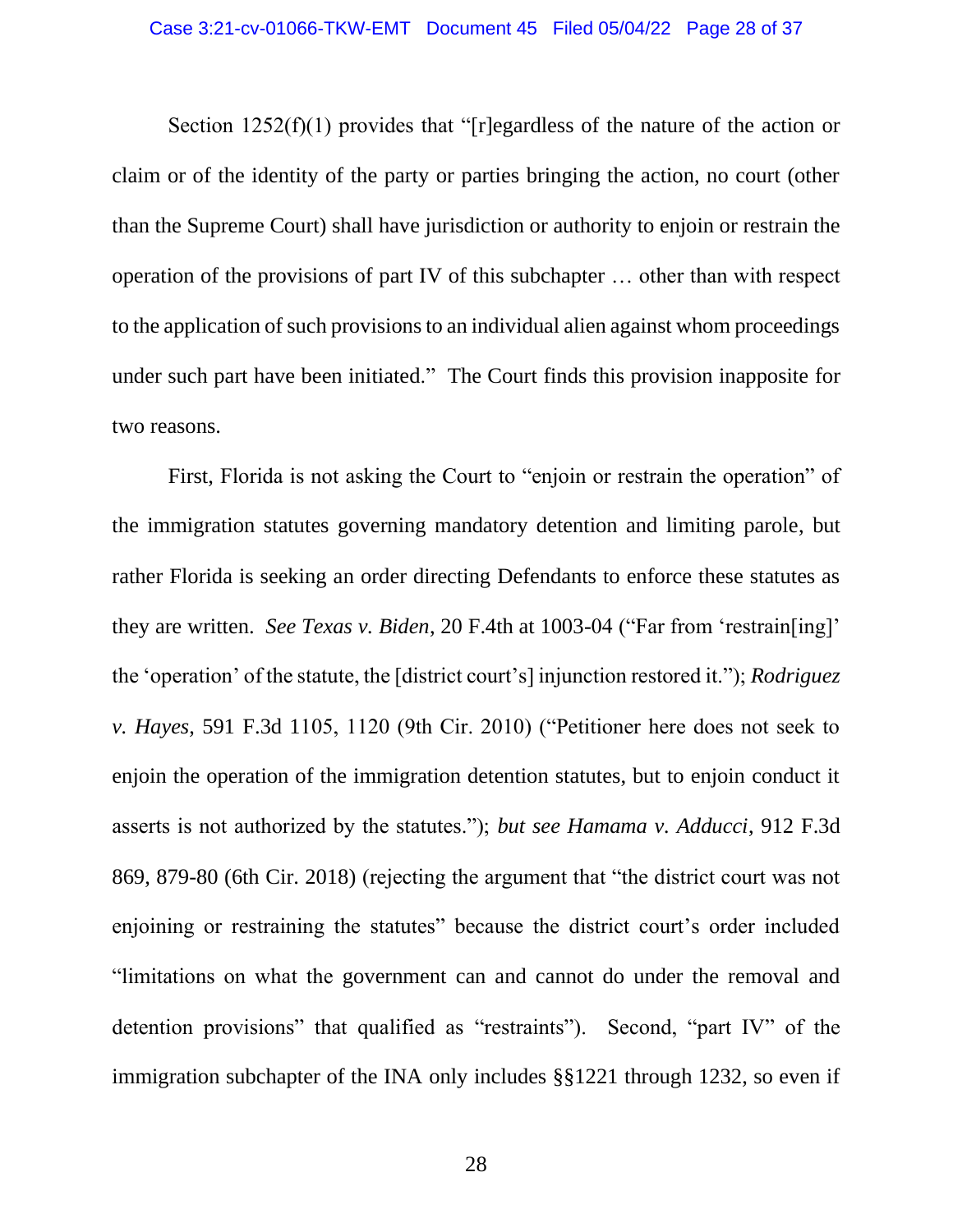§1252(f)(1) was somehow applicable to the claims in this case, it would not preclude an order retraining or enjoining the use of parole under §1182 since that statute is in a different part (part II) of the immigration subchapter.

## *Counts 1, 2, and 7*

Florida alleges in Count 7 of the amended complaint that Defendants' refusal to comply with the mandatory detention requirement in §1225 and the limits on their parole authority in §1182, as reflected in the non-detention policy, "qualifies as agency action unlawfully withheld or unreasonably delayed" under §706(1) of the APA; and Florida alleges in Counts 1 and 2 that the non-detention and parole + ATD policies are "in excess of statutory … authority" and "not in accordance with the law" under  $\sqrt{706(2)}$ (A) and (2)(C) of the APA because the policies conflict with statutory detention mandates and the statutory limits on Defendants' parole authority. Defendants' motion to dismiss these counts essentially rehashes their statutory interpretation arguments, namely that §1225(b)(1) and (b)(2) do not mandate detention, but rather contemplates discretion. Defendants also maintain that they are making case-by-case parole determinations in compliance with  $$1182(d)(5)(A).$ 

For the reasons stated above, the Court is not persuaded by Defendants' statutory interpretation arguments. Moreover, whether Defendants are truly making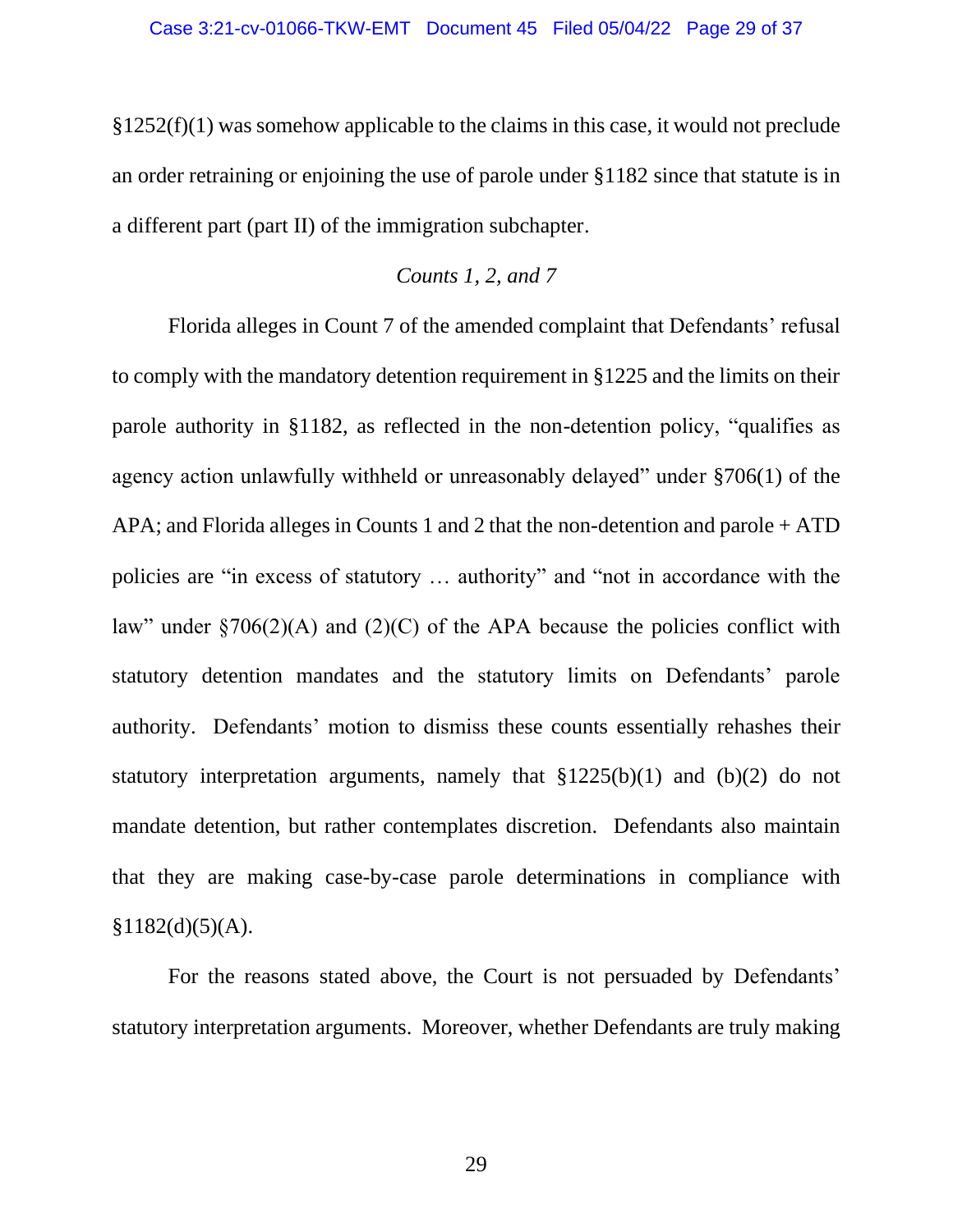individualized case-by-case parole decisions in compliance with the statutory scheme is a disputed factual issue that cannot be resolved at this stage of the case.

Accordingly, Defendants' motion to dismiss is due to be denied as to Counts 1, 2, and 7 of the amended complaint.

### *Counts 3 and 4*

Florida alleges in Counts 3 and 4 of the amended complaint that the nondetention and parole + ATD policies are arbitrary and capricious under  $\S706(2)(A)$ of the APA because they are supported by insufficient rationale and because Defendants failed to consider important factors in formulating these policies. Defendants argue that these counts should be dismissed because they do not have the "parole policy" that Florida claims they have.

The problem with Defendants' argument is that Florida has plausibly alleged that they do have policies (namely, the non-detention policy and the parole  $+$  ATD policy) that have resulted in the release of hundreds of thousands of aliens into the country without initiating removal proceedings. Florida's allegations are not, as Defendants claim, based on "mere conjecture" or "speculation," but rather are based on facts that, viewed in the light most favorable to Florida, suggest the existence of an overarching policy rather than a mere "amalgam of … individual parole decisions."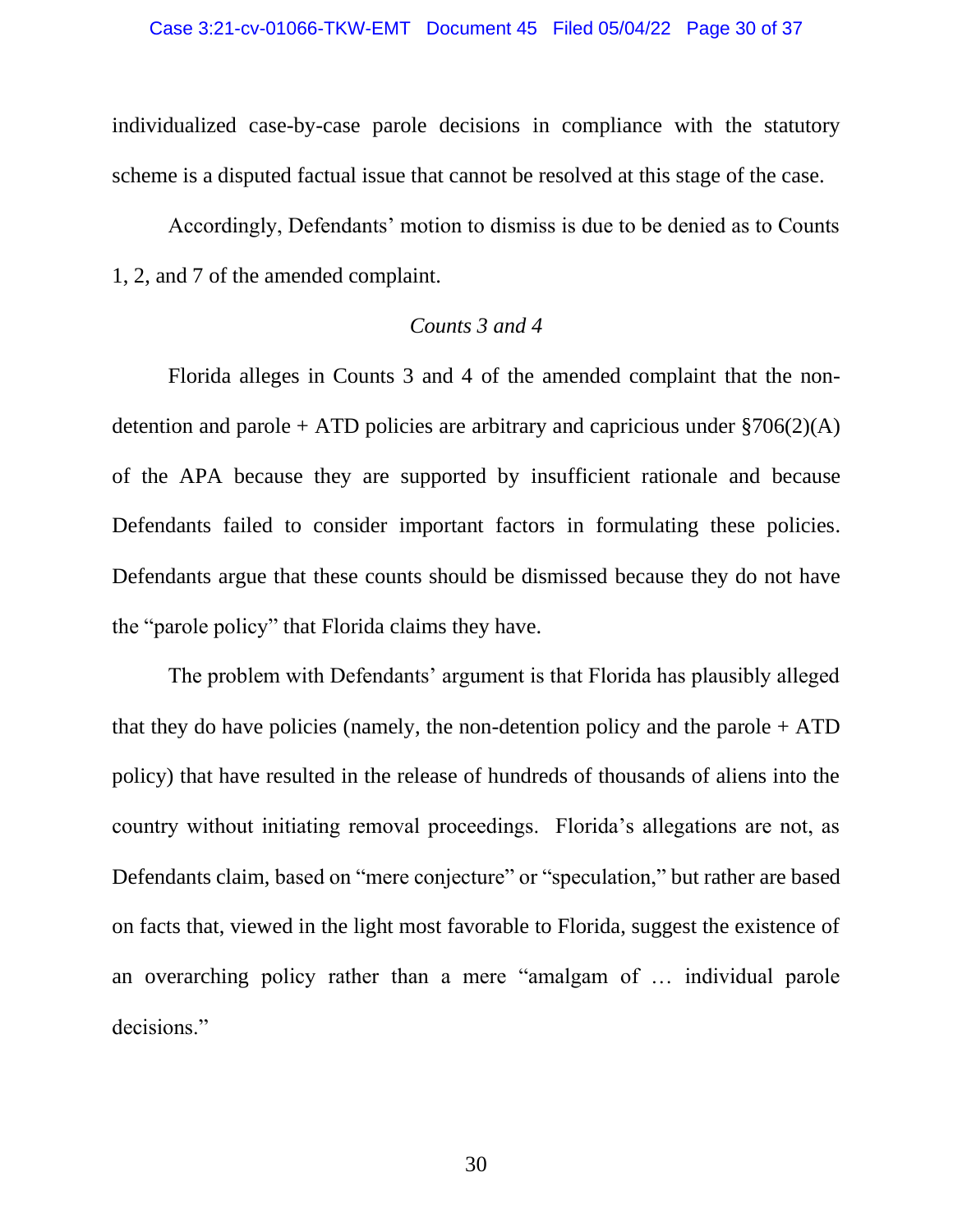Accordingly, Defendants' motion to dismiss is due to be denied as to Counts 3 and 4.

## *Counts 5 and 6*

Florida alleges in Counts 5 and 6 of the amended complaint that Defendants did not engage in notice and comment under §553 of the APA when adopting the non-detention and parole + ATD policies. Defendants raise two arguments in support of dismissal of these counts, neither of which is persuasive.

First, Defendants argue that no rulemaking occurred, but rather only individual adjudications (i.e., individual parole decisions) that are not subject to notice and comment procedures. However, as previously discussed, the Court is simply not persuaded by Defendants' argument that what is alleged to be happening at the southern border is merely the result of an "amalgamation" of individual decisions, rather than a blanket policy—particularly when the allegations in the amended complaint are accepted as true as is required at this stage of the case.

Second, Defendants argue that the challenged policies, if they existed, would not be subject to notice and comment under §553(b)(A) of the APA because they are merely "general statements of policy." A general statement of policy "advise[s] the public prospectively of the manner in which the agency proposes to exercise a discretionary power." *Lincoln*, 508 U.S. at 197 (quoting *Chrysler Corp. v. Brown*, 441 U.S. 281, 302 n.31 (1979)). However, at this stage of the case, the Court cannot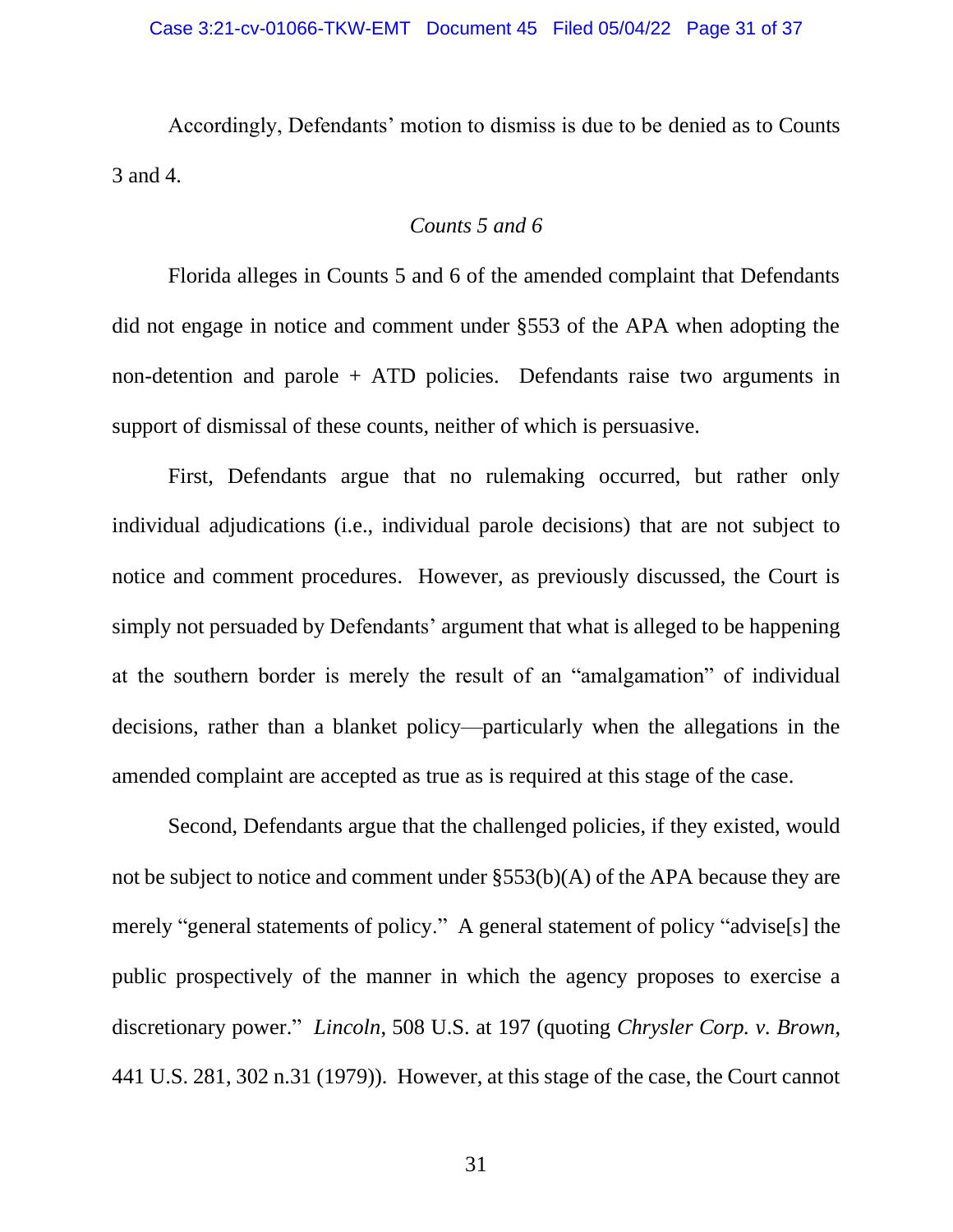say that this exception applies, because Florida has plausibly alleged that the challenged policies do not merely explain the exercise of a discretionary power, but instead purport to exercise discretion that Defendants do not have under the statutory scheme.

Accordingly, Defendants' motion to dismiss is due to be denied as to Counts 5 and 6.

### *Count 8*

Florida asserts a "non-statutory cause of action" in Count 8, alleging that the non-detention and parole + ATD policies are "unlawful [and] ultra vires" and violate the "separation of powers doctrine" and the Take Care Clause<sup>16</sup> of the Constitution. Defendants raise three arguments in support of dismissal of this count, none of which are persuasive.

First, Defendants argue that Florida offers no factual allegations in support of this claim and that the claim is conclusory. This argument ignores the fact that the first paragraph of Count 8 incorporates all the underlying substantive factual allegations in the amended complaint as well as the allegations in Counts 1 and 2 that the challenged policies contravene the INA. Based on the rulings above

<sup>&</sup>lt;sup>16</sup> U.S. Const., Art. II, §3 (requiring the President to "take Care that the Laws be faithfully executed").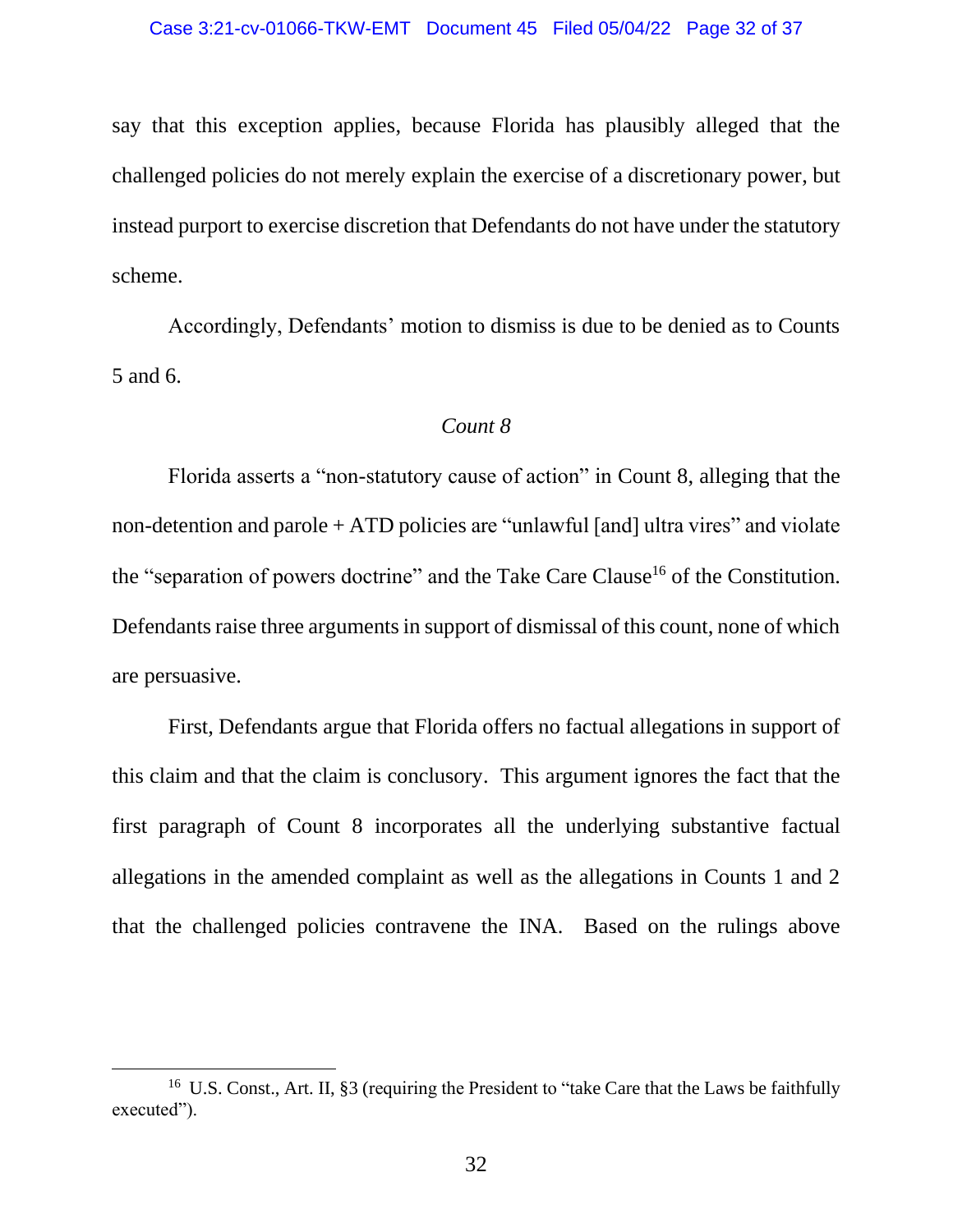regarding Counts 1 and 2, it follows that Count 8 is not due to be dismissed for inadequate factual support.

Second, Defendants argue that the separation of powers doctrine does not favor, but rather defeats, Florida's legal theory, because the executive branch, not the judiciary, has the authority to decide to whether and when to detain aliens arriving at the border. However, the judiciary does have the authority to say what the law is and to invalidate action of the executive branch that contravenes the law and/or the Constitution.

Third, Defendants argue that the Take Care Clause does not provide a private right of action pursuant to which Florida can bring a claim. Although some district courts have agreed with this argument, $17$  there is no binding authority on this point, and the Court sees no reason why such a claim could not be pursued at least in circumstances where (as alleged here) the executive branch has completely abdicated its responsibility to enforce the law as written. *See generally Heckler*, 470 U.S. at 833 n.4 (suggesting that an agency's decision not to enforce a law might be reviewable "where it could justifiably be found that the agency has 'consciously and expressly adopted a general policy' that is so extreme as to amount to an abdication

<sup>17</sup> *See Las Americas Immigrant Advoc. Ctr. v. Biden*, -- F. Supp. 3d --, 2021 WL 5530948, at \*3 (D. Ore. Nov. 24, 2021); *City of Columbus v. Trump*, 453 F. Supp. 3d 770, 800-03 (D. Md. 2020); *Robbins v. Reagan*, 616 F. Supp. 1259, 1269 (D.D.C. 1985); *see also Texas v. United States*, 86 F. Supp. 3d at 677 n.110 (noting the "dearth of cases in which the Take Care Clause has been pursued as a cause of action rather than asserted as an affirmative defense").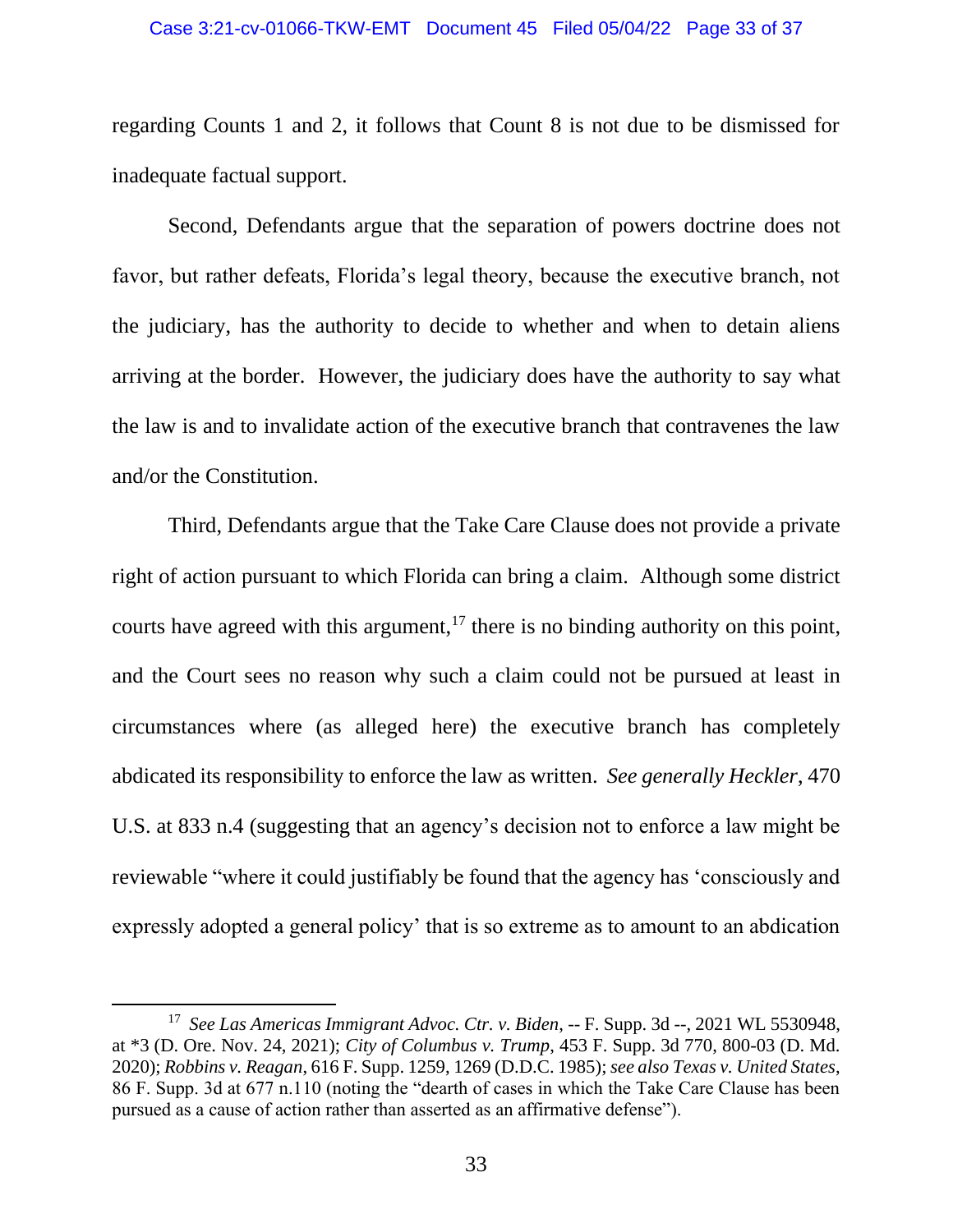of its statutory responsibilities"); *Kendall v. United States*, 37 U.S. 524, 613 (1838) ("To contend that the obligation imposed on the President to see the laws faithfully executed, implies a power to forbid their execution, is a novel construction of the constitution, and entirely inadmissible."); *Crowley Caribbean Transp., Inc. v. Pena*, 37 F.3d 671, 677 (D.C. Cir. 1994) (distinguishing between "single-shot" nonenforcement decisions by agencies, which are generally not subject to judicial review, and "general enforcement policies" that could show that the agency has abdicated its duty to faithfully execute the law). This conclusion is supported by the Supreme Court's observation that "[t]he ability to sue to enjoin unconstitutional actions by state and federal officers is the creation of courts of equity" and the "long history of judicial review of illegal executive action, tracing back to England." *Armstrong v. Exceptional Child Ctr., Inc.*, 575 U.S. 320, 327 (2015); *see also Free Enter. Fund v. PCAOB*, 561 U.S. 477, 491 n.2 (2010) (collecting cases recognizing an implied private right of action to challenge government action directly under the Constitution); *Sierra Club v. Trump*, 929 F.3d 670, 694-98 (9th Cir. 2019) (finding an equitable cause of action for a plaintiff seeking to challenge government action under the Appropriations Clause, and collecting cases in which courts have permitted a plaintiff to sue in equity to enjoin unconstitutional actions by federal officials); *Bivens v. Six Unknown Named Agents of the Federal Bureau of Narcotics*, 403 U.S. 388, 404 (1971) (Harlan, J., concurring in the judgment) (recognizing "the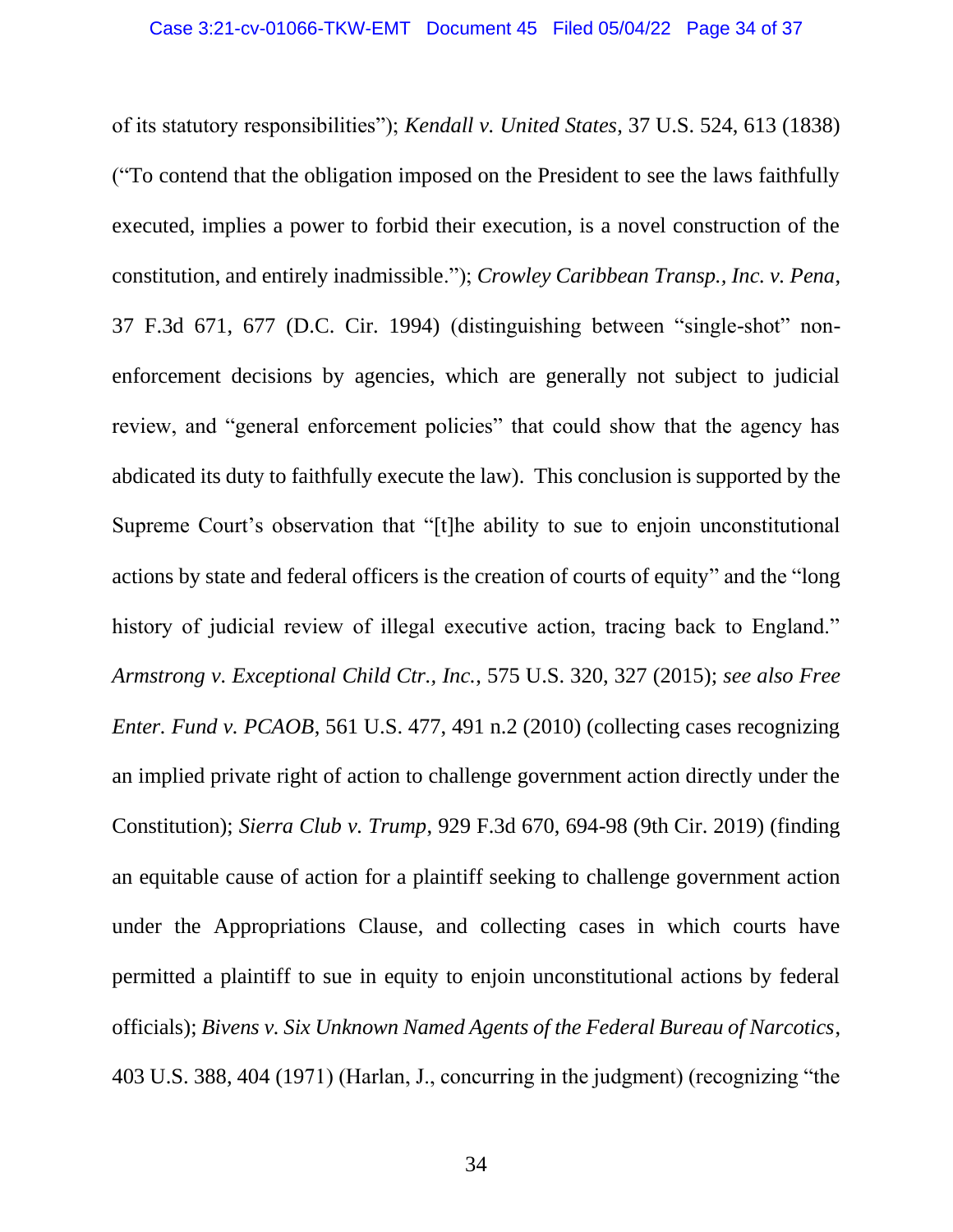presumed availability of federal equitable relief against threatened invasions of constitutional interests").

The Court did not overlook Defendants' argument that their prosecutorial discretion cannot be subjected to equitable judicial review because this case involves "executive and political" duties rather than "ministerial" duties. *See Mississippi v. Johnson*, 71 U.S. 475, 498-99 (1866); *Nat'l Treasury Emps. Union v. Nixon*, 492 F.2d 587, 608 (D.C. Cir. 1974). The problem with this argument is that the statutory duties in this case fall somewhere in between these two extremes because although §1182(d)(5)(A) clearly affords Defendants some discretion to parole aliens notwithstanding the explicit detention mandates in  $$1225(b)(1)$  and  $(b)(2)$ , that discretion is not absolute because the grounds and duration of parole authority are specifically limited by statute. Thus, Defendants' parole polices are not immune from judicial review. *See Kurapati v. U.S. Bureau of Citizenship & Immigr. Servs.*, 775 F.3d 1255, 1262 (11th Cir. 2014) ("Even when a decision is committed to agency discretion, a court may consider allegation that an agency failed to follow its own binding regulations." (internal quotations omitted)); *NAACP v. Levi*, 418 F. Supp. 1109, 1116 (D.D.C. 1976) (explaining that in cases where prosecutorial discretion is altered or limited by statute, "the judiciary has the responsibility of assuring that the purpose and intent of congressional enactments are not negated"); *Nader v. Saxbe*, 497 F.2d 676, 679 n.19 (D.C. Cir. 1974) ("[T]he exercise of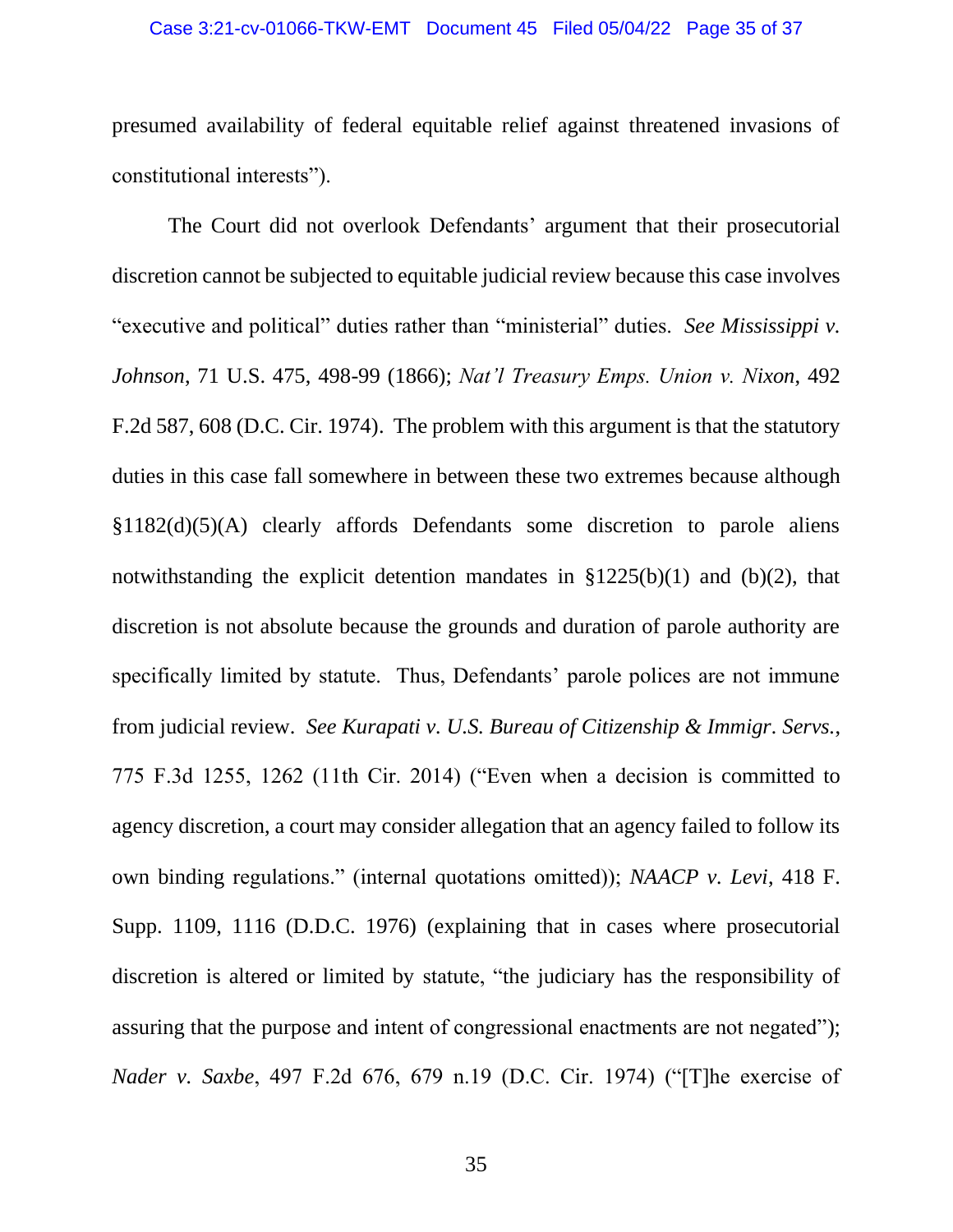#### Case 3:21-cv-01066-TKW-EMT Document 45 Filed 05/04/22 Page 36 of 37

prosecutorial discretion, like the exercise of Executive discretion generally, is subject to statutory and constitutional limits enforceable through judicial review. The law has long recognized the distinction between judicial usurpation of discretionary authority and judicial review of the statutory and constitutional limits to that authority. Judicial review of the latter sort is normally available unless Congress has expressly withdrawn it. The decisions of this court have never allowed the phrase 'prosecutorial discretion' to be treated as a magical incantation which automatically provides a shield for arbitrariness." (citations omitted)).

Finally, the Court did not overlook Defendants' argument that the 1976 amendments to the APA supplant constitutional claims for injunctive relief against federal agencies and officers. However, courts have recognized that claims may be cognizable under both the APA and under a court's inherent equitable power, and that those two claims do not necessarily foreclose each other. *See Sierra Club*, 929 F.3d at 699; *but see California v. Trump*, 963 F.3d 926, 941 n.12 (9th Cir. 2020) (finding it unnecessary to address a state's equitable ultra vires claim because the state prevailed under the APA and sought the same scope of relief under each claim, but acknowledging that "each of the claims can proceed separately"); *Ctr. for Biological Diversity v. Trump*, 453 F. Supp. 3d 11, 53-54 (D.D.C. 2020) (dismissing constitutional claims because they merely recast APA and other statutory claims).